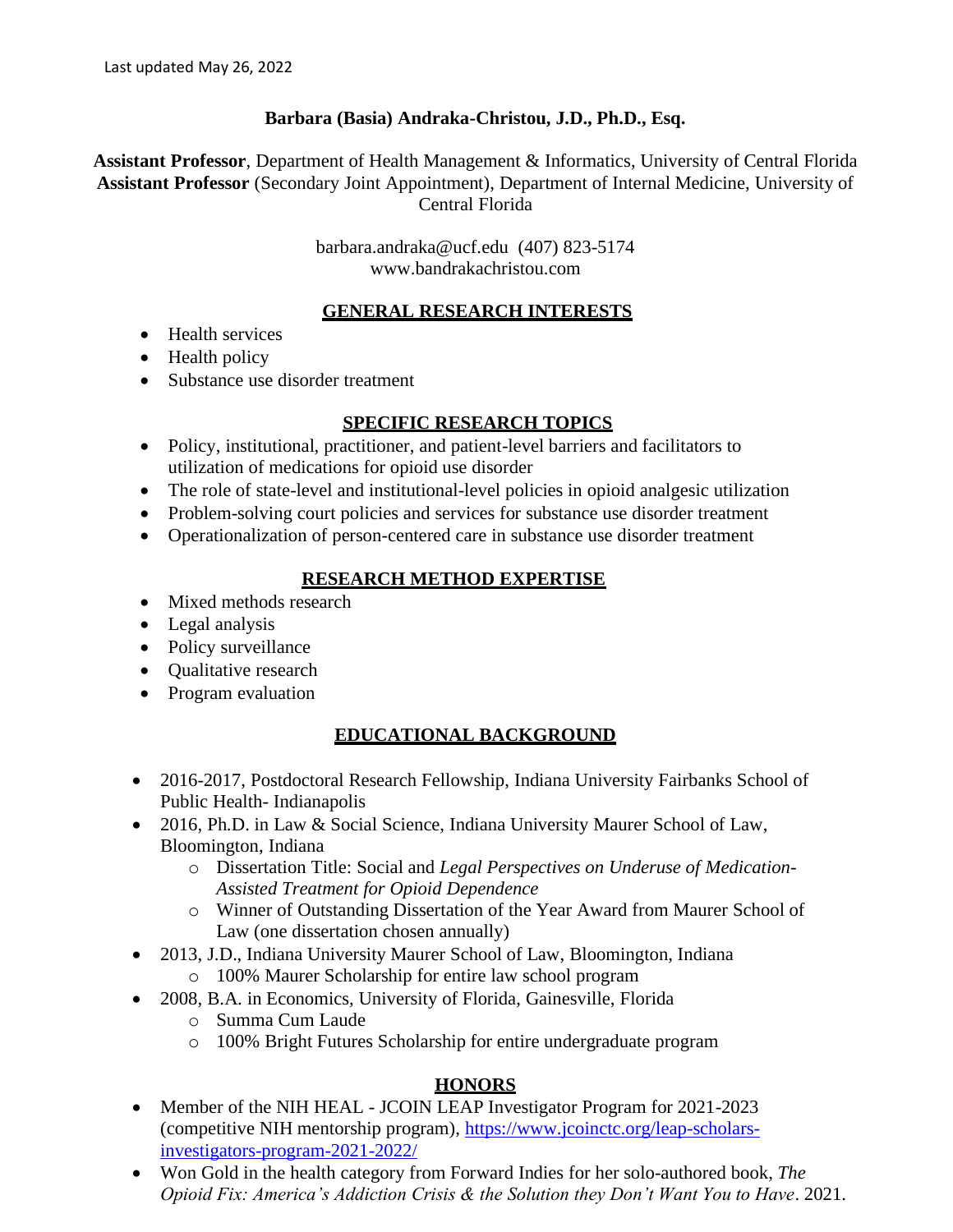Available at: [https://www.forewordreviews.com/awards/winners/2020/health/.](https://www.forewordreviews.com/awards/winners/2020/health/) Foreword Indies is a competitive national book award reserved for university/independent publishers.

- Won a Bronze Independent Publisher Book Award (IPPY) from Independent Publisher Magazine in the health, medicine, & nutrition category from for her solo-authored book, *The Opioid Fix: America's Addiction Crisis & the Solution they Don't Want You to Have*. 2021. Available at: [https://independentpublisher.com/article.php?page=2478.](https://independentpublisher.com/article.php?page=2478) IPPYs is a competitive national book award reserved for university/independent publishers.
- Competitive Early Career Investigator scholarship awarded to the 14th Academic and Health Policy Conference on Correctional Health. April 2021. Available at: <https://www.accjh.org/announcements>
- Best Abstract by an Associated Professional Award. From the *American Society of Addiction Medicine* for "Indiana Court Employees' Attitudes towards Medication-Assisted Treatments for OUD". April 2019. [https://www.eventscribe.com/2019/ASAM/fsPopup.asp?Mode=presInfo&PresentationID=4](https://www.eventscribe.com/2019/ASAM/fsPopup.asp?Mode=presInfo&PresentationID=439069) [39069.](https://www.eventscribe.com/2019/ASAM/fsPopup.asp?Mode=presInfo&PresentationID=439069) One abstract from an associated professional is selected annually at the national conference.
- Identified as "Top Professor" nationally and one of 15 "Healthcare Administration Professors to Know." MHA Online. 2018. [https://www.mhaonline.com/blog/healthcare](https://www.mhaonline.com/blog/healthcare-administration-professors-to-know%20(15)[administration-professors-to-know.](https://www.mhaonline.com/blog/healthcare-administration-professors-to-know%20(15) Fifteen professors from across the nation are selected annually.
- COHPA Research Fellowship. University of Central Florida. 2018.

## **RECOGNITION OF PUBLISHED PEER-REVIEWED LITERATURE**

- Article was subject of a published commentary in the flagship journal of the Society of Addiction Medicine (*Journal of Addiction Medicine*), with the commentary including the following text: "The paper by Andraka-Christou and colleagues takes a giant step toward understanding differences, themes, and gaps in state policies." [\(https://pubmed.ncbi.nlm.nih.gov/34014208/\)](https://pubmed.ncbi.nlm.nih.gov/34014208/)
- Co-authored work cited by the Biden-Harris Administration's Statement of Drug Policy Priorities for Year One. Executive Office of the President, Office of National Drug Control Policy: Washington, D.C.; 2021. Available at [https://www.whitehouse.gov/wp](https://www.whitehouse.gov/wp-content/uploads/2021/03/BidenHarris-Statement-of-Drug-Policy-Priorities-April-1.pdf)[content/uploads/2021/03/BidenHarris-Statement-of-Drug-Policy-Priorities-April-1.pdf](https://www.whitehouse.gov/wp-content/uploads/2021/03/BidenHarris-Statement-of-Drug-Policy-Priorities-April-1.pdf)
- Research article (first author) cited by the Government Accountability Office in a report to the US Congress: Barriers to Medicaid Beneficiaries' Access to Treatment Medications. January 2020.<https://www.gao.gov/assets/710/704043.pdf>
- Solo-authored article cited in government report from U.S. Substance Abuse & Mental Health Services Administration: *Use of Medication-Assisted Treatment for Opioid Use Disorder in Criminal Justice Settings.* July 2019. [https://store.samhsa.gov/product/Use-of-](https://store.samhsa.gov/product/Use-of-Medication-Assisted-Treatment-for-Opioid-Use-Disorder-in-Criminal-Justice-Settings/PEP19-MATUSECJS)[Medication-Assisted-Treatment-for-Opioid-Use-Disorder-in-Criminal-Justice-](https://store.samhsa.gov/product/Use-of-Medication-Assisted-Treatment-for-Opioid-Use-Disorder-in-Criminal-Justice-Settings/PEP19-MATUSECJS)[Settings/PEP19-MATUSECJS](https://store.samhsa.gov/product/Use-of-Medication-Assisted-Treatment-for-Opioid-Use-Disorder-in-Criminal-Justice-Settings/PEP19-MATUSECJS)
- Solo-authored article cited in government report from U.S. Department of Veterans Affairs: Evidence Brief: Barriers & Facilitators to Use of Medications for Opioid Use Disorder. August 2019. [https://www.hsrd.research.va.gov/publications/esp/barriers-facilitators](https://www.hsrd.research.va.gov/publications/esp/barriers-facilitators-oud.pdf)[oud.pdf](https://www.hsrd.research.va.gov/publications/esp/barriers-facilitators-oud.pdf)
- Solo-authored article cited in Federal Court of Appeals for the 6<sup>th</sup> Circuit Opinion. *Tri*-*Cities Holdings LLC et al. v. Tenn. Admin. Procedures Div. et al., No.* 17-5628/6046 (6<sup>th</sup> Cir. Feb. 28, 2018). [http://www.opn.ca6.uscourts.gov/opinions.pdf/18a0097n-06.pdf.](http://www.opn.ca6.uscourts.gov/opinions.pdf/18a0097n-06.pdf)
- Solo-authored article cited in government report Family Treatment Court Best Practice Standards, by the Center for Children and Family Futures and National Association of Drug Court Professionals, prepared for U.S. Department of Justice. 2019.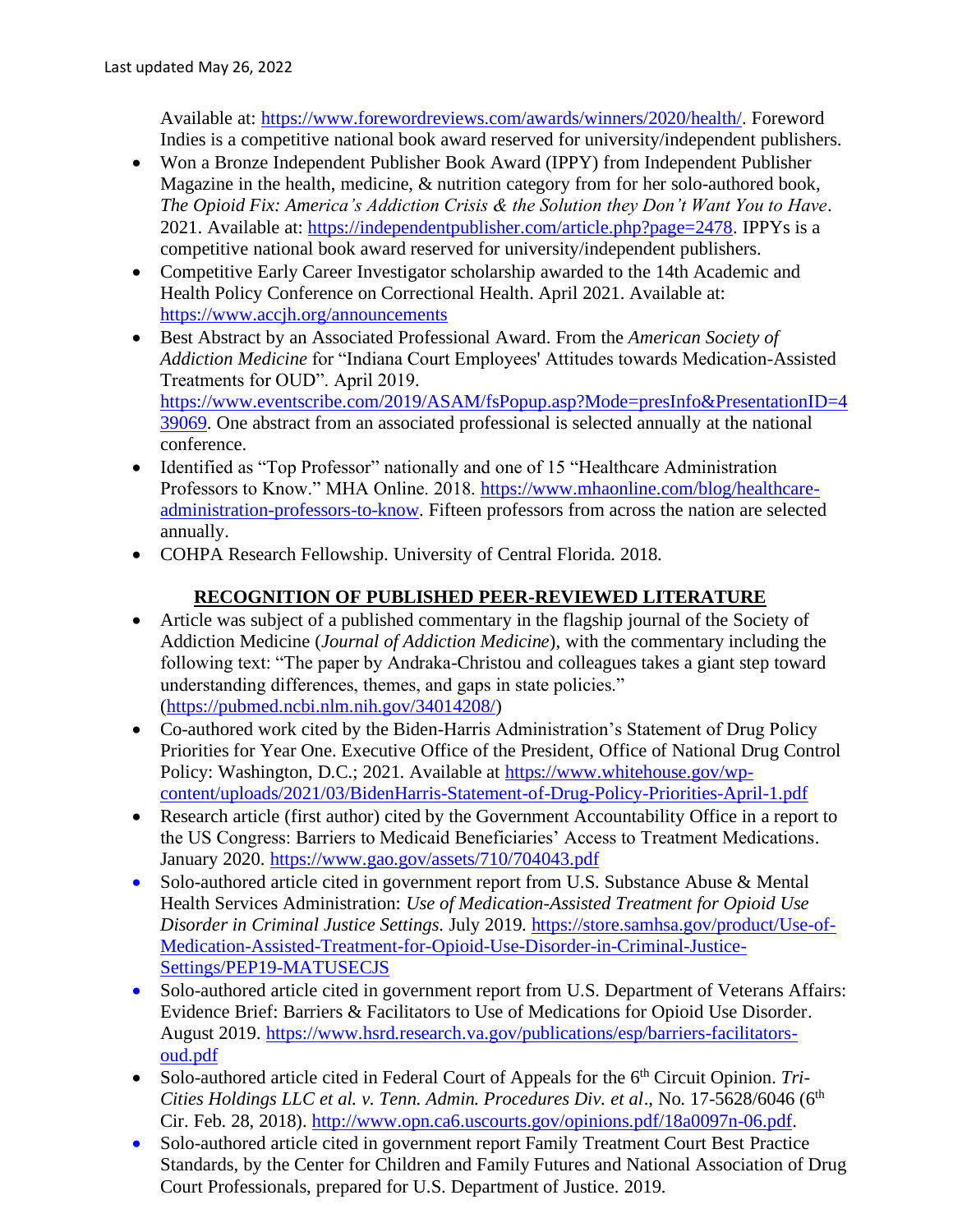[https://www.nadcp.org/wp-content/uploads/2019/09/Family-Treatment-Court-Best-](https://www.nadcp.org/wp-content/uploads/2019/09/Family-Treatment-Court-Best-Practice-Standards_Final2.pdf)[Practice-Standards\\_Final2.pdf](https://www.nadcp.org/wp-content/uploads/2019/09/Family-Treatment-Court-Best-Practice-Standards_Final2.pdf)

## **LEGAL EXPERIENCE**

- Licensed attorney with the Florida Bar Association**.** 2014-present. [https://www.floridabar.org/directories/find](https://www.floridabar.org/directories/find-mbr/profile/?num=110320&key=0dcda512d9167312bc10a7363021d303)[mbr/profile/?num=110320&key=0dcda512d9167312bc10a7363021d303](https://www.floridabar.org/directories/find-mbr/profile/?num=110320&key=0dcda512d9167312bc10a7363021d303)
- *Corporate Counsel*, **Enfoglobe, LLC.** April 2014 December 2016

#### **ACADEMIC EXPERIENCE**

• *Assistant Professor,* School of Global Health Management & Informatics, **University of Central Florida College of Health & Public Affairs**, Orlando, FL, Spring 2018-present

### **PEER-REVIEWED PUBLICATIONS**

*\*Articles and conference presentations may appear under my maiden name, Andraka, rather than Andraka-Christou. They may also appear under my Polish first name, Basia, rather than Barbara. Author order was determined by level of contribution.*

*\*\* Journal Citation Reports (JCR) was used to provide the five-year journal impact factor and quartile by journal impact factor. If the journal was not available in JCR, then SCIMAGO was used.*

*S indicates student author*

- 41. Ray B, Hedden B, **Andraka-Christou B**, O'Neil M, Kunkel T, Bryant K. Client attitudes toward virtual treatment court. *Journal of Substance Abuse Treatment* (Accepted and in press) (impact factor 4.0;  $2<sup>nd</sup>$  Quartile in Substance Abuse).
- 40. Andraka-Christou B, Randall-Kosich O<sup>s</sup>, Golan M, Totaram R<sup>s</sup>, Saloner B, Gordon AJ, Stein BD. A national survey of state laws regarding medications for opioid use disorder in problemsolving courts. *Health & Justice*. 2022; 10:14. https://doi.org/10.1186/s40352-022-00178-6 (impact factor 2.4;  $1<sup>st</sup>$  Quartile in Law). Available at: https://www.ncbi.nlm.nih.gov/pmc/articles/PMC8969254/?msclkid=2abb019cbc3411eca5275 a871ad4d9a5 .
- 39. **Andraka-Christou B**, Nguyen T, Harris S, Atkins DN, Totaram R, Golan O, Koval A, Madeira J. Harm reduction policy support among students at two US universities. *Substance Use & Misuse*. 2022. https://doi.org/10.1080/10826084.2022.2069265 (impact factor 2.17; 3rd Quartile in Psychology). Available at:

[https://www.tandfonline.com/doi/full/10.1080/10826084.2022.2069265?scroll=top&needAcc](https://www.tandfonline.com/doi/full/10.1080/10826084.2022.2069265?scroll=top&needAccess=true) [ess=true](https://www.tandfonline.com/doi/full/10.1080/10826084.2022.2069265?scroll=top&needAccess=true)

38. Golan O<sup>s</sup>, Totaram R<sup>s</sup>, Perry E, Fortson K, Rivera-Atilano R<sup>s</sup>, Entress R<sup>s</sup>, Andraka-Christou **B**, Whitaker D, Pigott T. Systematic review and meta-analysis of changes in quality of life following initiation of buprenorphine for opioid use disorder. *Drug & Alcohol Dependence*. 2022; 235: 109445. https:/[/doi.org/10.1016/j.drugalcdep.2022.109445](doi.org/10.1016/j.drugalcdep.2022.109445) (impact factor 5.0; 1<sup>st</sup> Quartile in Psychiatry). Available at:

[https://www.sciencedirect.com/science/article/pii/S037687162200182X?msclkid=77a64eccbc](https://www.sciencedirect.com/science/article/pii/S037687162200182X?msclkid=77a64eccbc3111ec8c0318260fa50828) [3111ec8c0318260fa50828.](https://www.sciencedirect.com/science/article/pii/S037687162200182X?msclkid=77a64eccbc3111ec8c0318260fa50828)

37. Harrison JM, Kerber R, **Andraka-Christou B**, Sorbero M, Stein BD. State policies and buprenorphine prescribing by nurse practitioners and physician assistants. *Medical care research and review*. 2022. https://doi.org/10775587221086489 (advance online publication) (impact factor 3.6; 1st Quartile in Health Policy & Services).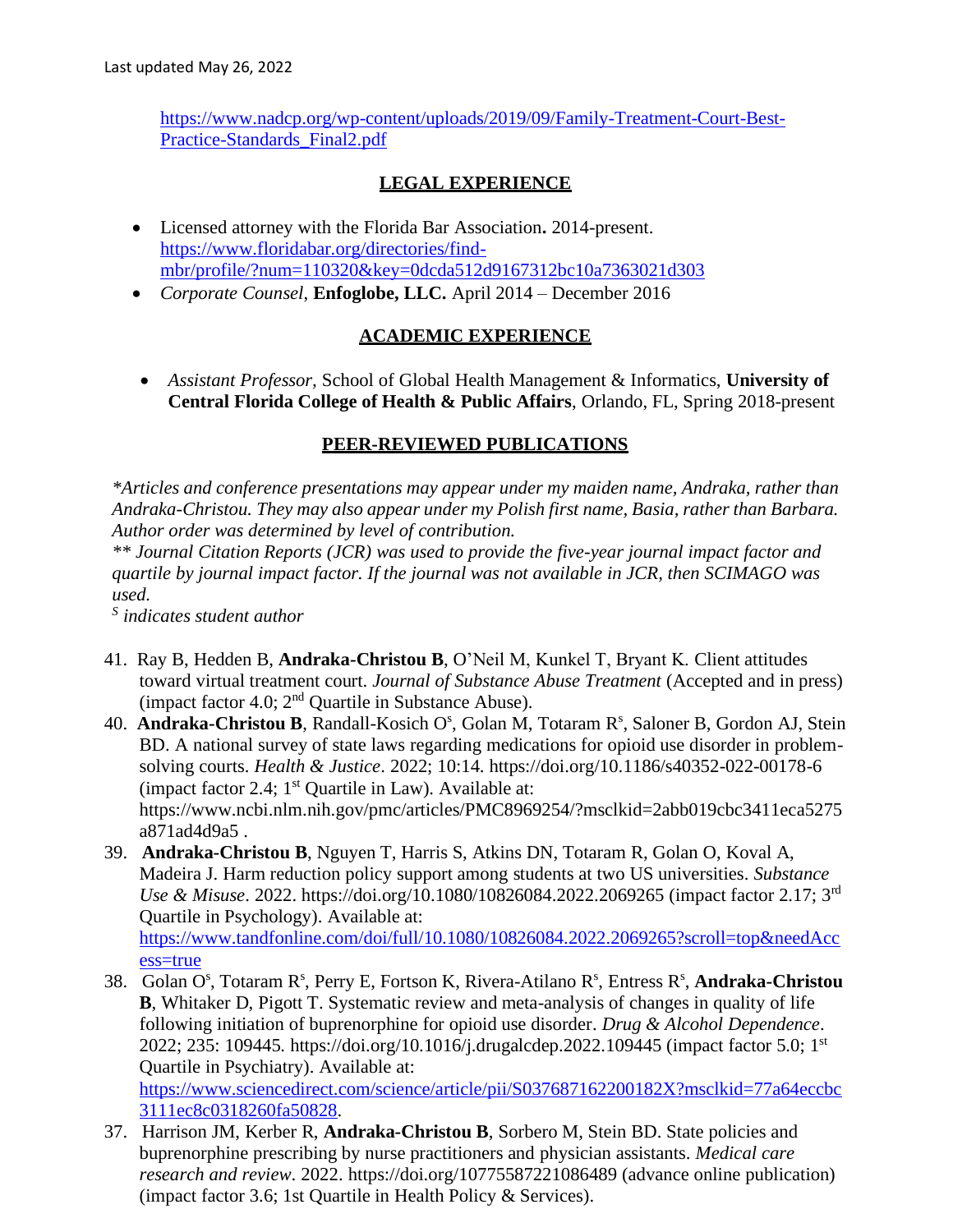- 36. **Andraka-Christou B**, Gordon AJ, Spetz J, Totaram R<sup>s</sup>, Golan M<sup>s</sup>, Randall-Kosich O<sup>s</sup>, Harrison JM, Calder S, Kertesz S, Stein BD. Beyond state scope of practice laws for advanced practitioners: Additional supervision requirements for buprenorphine prescribing. *Journal of Substance Abuse Treatment*. 2021. doi[:10.1016/j.jsat.2021.108715](https://doi.org/10.1016/j.jsat.2021.108715) (advance online publication) (impact factor 4.0;  $2<sup>nd</sup>$  Quartile in Substance Abuse). Preprint version available at: <https://pubmed.ncbi.nlm.nih.gov/35067400/>
- 35. Nguyen T, **Andraka-Christou B**, Bradford D, Simon K. Opting into the Public List of Data-Waivered Practitioners: Variations by Specialty, Treatment Capacity, and Practitioner Characteristics. *J Addict Med*. 2021. doi: 10.1097/ADM.0000000000000584 (flagship journal of the *American Society of Addiction Medicine*; impact factor 3.93; 2<sup>nd</sup> Quartile in Substance Abuse). Preprint version available at:<https://pubmed.ncbi.nlm.nih.gov/34669615/>
- 34. Andraka-Christou B, Totaram R<sup>s</sup>, Randall-Kosich O<sup>s</sup>. Stigmatization of medications for opioid use disorder in 12-step support groups and participant responses. *Subst Abuse*. 2021;43(1):415-424. doi: 10.1080/08897077.2021.1944957 (impact factor 3.85; 2<sup>nd</sup> Quartile in Substance Abuse). Available at:<https://pubmed.ncbi.nlm.nih.gov/34214400/>
- 33. **Andraka-Christou B**, Clark MH, Atkins DN, del Pozo B. Criminal problem-solving and civil dependency court policies regarding medications for opioid use disorder. *Subst Abuse*. 2021;43(1):425-432. doi: 10.1080/08897077.2021.1944958 (impact factor 3.85; 2<sup>nd</sup> Ouartile in Substance Abuse). Available at:<https://pubmed.ncbi.nlm.nih.gov/34236297/>
- 32. **Andraka-Christou B**. Addressing racial & ethnic disparities in utilization of medications for opioid use disorder. *Health Affairs*. 2021;40(6):920-927. https://doi.org/10.1377/hlthaff.2020.02261 (Impact Factor 7.03; 1<sup>st</sup> Quartile in Health Policy & Services). Available at:<https://www.healthaffairs.org/doi/abs/10.1377/hlthaff.2020.02261>
- 31. Nguyen T, Cantor, J, **Andraka-Christou B**, Bradford W, Simon K. Where did the behavioral health workforce grow between 2011 and 2019? Evidence from census data. *Journal of Substance Abuse Treatment*. 2021;130:108482. doi: 10.1016/j.jsat.2021.108482. (impact factor 4.0;  $2<sup>nd</sup>$  Quartile in Substance Abuse). Available at: <https://pubmed.ncbi.nlm.nih.gov/34118714/>
- 30. Cantor J, Kravitz D, Sorbero M, **Andraka-Christou B**, Whaley C, Bouskill K, Stein B. Trends in visits to substance use disorder treatment facilities in 2019. *Journal of Substance Abuse Treatment*. 2021;127:108462. doi: 10.1016/j.jsat.2021.108462. (impact factor 4.0; 2nd Quartile in Substance Abuse). Available at:

<https://www.sciencedirect.com/science/article/abs/pii/S0740547221001884>

- 29. **Andraka-Christou B**, Gordon A, Bouskill K, Smart R, Randall-Kosich O<sup>s</sup>, Golan M<sup>s</sup>, Totaram R<sup>s</sup>, Stein B. Toward a typology of office-based buprenorphine treatment laws: Themes from a review of state laws. *Journal of Addiction Medicine*. 2021. Epub ahead of print. PMID: 34014209. doi: 10.1097/ADM.0000000000000863. (flagship journal of the *American Society of Addiction Medicine*; impact factor 3.93; 2<sup>nd</sup> Quartile in Substance Abuse). Preprint version available at:<https://pubmed.ncbi.nlm.nih.gov/34014209/>
- 28. **Andraka-Christou B**, Bouskill K, Haffajee R, Randall-Kosich O<sup>s</sup>, Golan M<sup>s</sup>, Totaram R<sup>s</sup>, Gordon A, Stein B. Common themes in early state responses to substance use disorder treatment during COVID-19. *American Journal of Drug & Alcohol Abuse*. 2021;47(4):486- 496. doi: [10.1080/00952990.2021.1903023.](https://doi.org/10.1080/00952990.2021.1903023) (Impact Factor 3.67; Quartile 2 in Substance Abuse). Available at:<https://pubmed.ncbi.nlm.nih.gov/33909518/>
- 27. Nguyen T, Muench U, **Andraka-Christou B**, Simon K, Bradford WD, Spetz J. The Association between Scope of Practice Regulations and Nurse Practitioner Prescribing of Buprenorphine after the 2016 Opioid Bill. *Medical Care Research and Review*. 2021. doi[:10.1177/10775587211004311.](https://doi.org/10.1177/10775587211004311) (impact factor 3.6; 1<sup>st</sup> Quartile in Health Policy & Services). Preprint version available at: <https://journals.sagepub.com/doi/abs/10.1177/10775587211004311?journalCode=mcrd>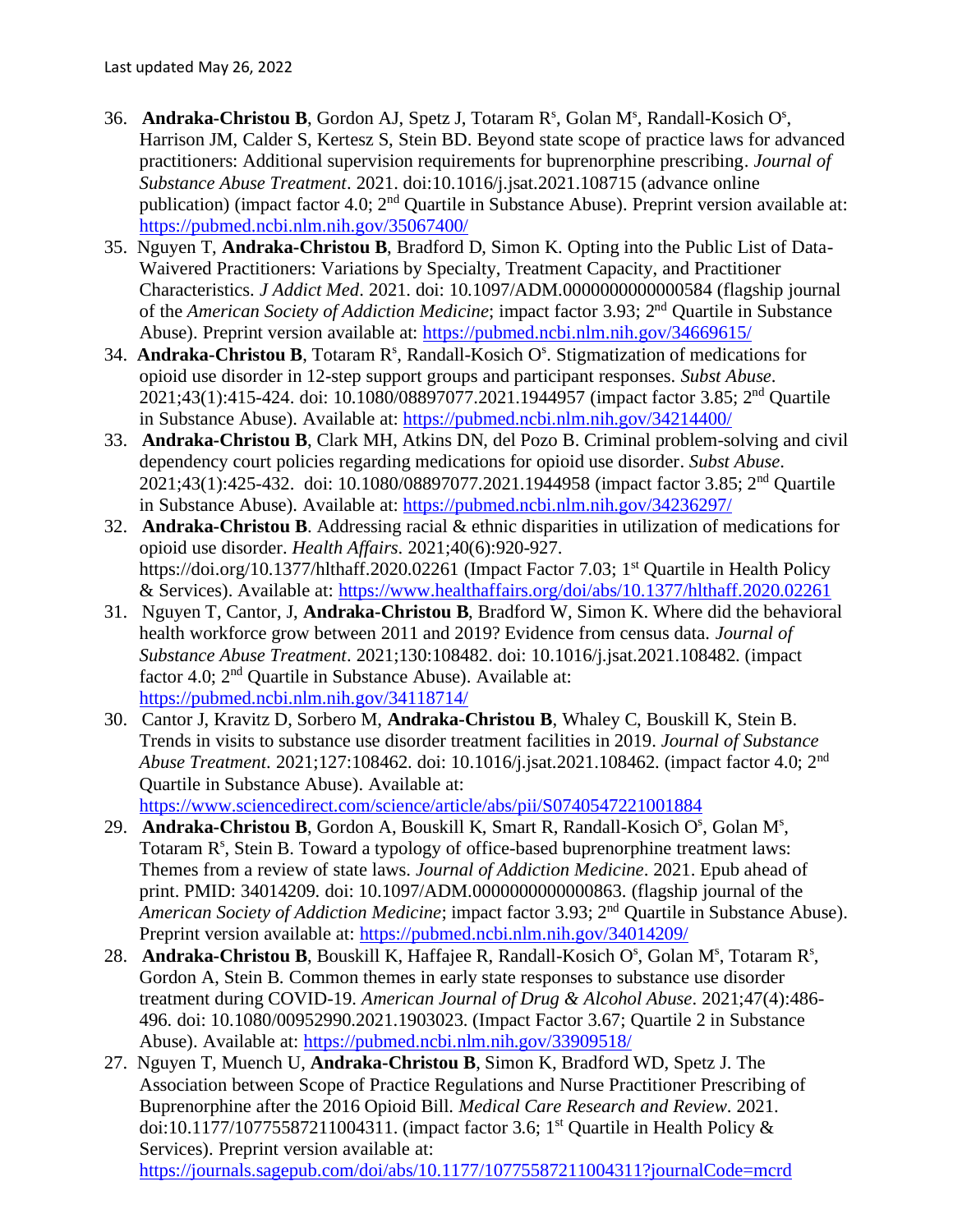- 26. Saloner B, **Andraka-Christou B**, Gordon A, Stein B. It will end in tiers: A strategy to include "dabblers" in the buprenorphine workforce after the X-waiver. *Subst Abuse*. 2020;42(2):153- 157. doi[:10.1080/08897077.2021.1903659.](https://doi.org/10.1080/08897077.2021.1903659) (impact factor 3.85; 2nd Quartile in Substance Abuse). Available at:<https://pubmed.ncbi.nlm.nih.gov/33798034/>
- 25. **Andraka-Christou B**, Nguyen T, Harris S, Madeira J, Totaram R<sup>S</sup>, Randall-Kosich O<sup>S</sup>, Atkins D. A pilot study of U.S. college students' 12-step orientation and the relationship with medications for opioid use disorder. *J Am Coll Health*. 2021;12:1-9. doi: 10.1080/07448481.2020.1865376. (impact factor 3.56; 2 nd Quartile in Public Health, Environmental Health & Occupational Health). Available at: <https://pubmed.ncbi.nlm.nih.gov/33577404/>
- 24. **Andraka-Christou B**, Randall-Kosich O *S* , Totaram R *S* . Designing an "ideal" substance use disorder treatment center: Perspectives of people who have utilized medications for opioid use disorder. *Qual Health Res*. 2020;31(3):512-522. doi.org/10.1177%2F1049732320971231. (impact factor 5.04;  $1<sup>st</sup>$  Quartile in Social Sciences & Biomedical). Available at: <https://pubmed.ncbi.nlm.nih.gov/33213261/>
- 23. **Andraka-Christou B**, Atkins D. Whose opinion matters about medications for opioid use disorder? A Cross-sectional survey of social norms among court staff. 2020. *Subst Abus*. 2020;  $(7)$ :1-16. doi: [10.1080/08897077.2020.1846666.](https://doi.org/10.1080/08897077.2020.1846666) (impact factor 3.85; 2<sup>nd</sup> Quartile in Substance Abuse). Available at:<https://pubmed.ncbi.nlm.nih.gov/33284059/>
- 22. **Andraka-Christou B**, Atkins D. Beliefs about Medications for Opioid Use Disorder among Florida Criminal Problem-Solving Court & Dependency Court Staff. *Am J Drug Alcohol Abuse*. 2020; 46(6): 749-760. doi: 10.1080/00952990.2020.1807559. (Impact Factor 3.67; Quartile 2 in Substance Abuse). Available at:<https://pubmed.ncbi.nlm.nih.gov/32969757/>
- 21. Haffajee R, **Andraka-Christou B**, Attermann J, Cupito A, Buche J, Beck A. A mixed-method comparison of physician-reported beliefs about and barriers to treatment with medications for opioid use disorder. *Subst Abuse Treat Prev Policy*. 2020;15(1):69. [doi: 10.1186/s13011-020-](https://doi.org/10.1186/s13011-020-00312-3) [00312-3.](https://doi.org/10.1186/s13011-020-00312-3) (impact factor 3.12; H index 40; 3rd Quartile in Substance Abuse). Available at: <https://pubmed.ncbi.nlm.nih.gov/32928272/>
- 20. Mazurenko O, **Andraka-Christou, B**, Bair M, Kara A, Harle C. Clinical perspectives on hospitals' role in the opioid epidemic. *BMC Health Serv Res.* 2020; 20:521*.* [doi:10.1186/s12913-020-05390-4.](https://doi.org/10.1186/s12913-020-05390-4) (impact factor 3.3; 3 rd Quartile in Health Care Sciences & Services). Available at: [https://bmchealthservres.biomedcentral.com/articles/10.1186/s12913-](https://bmchealthservres.biomedcentral.com/articles/10.1186/s12913-020-05390-4) [020-05390-4](https://bmchealthservres.biomedcentral.com/articles/10.1186/s12913-020-05390-4)
- 19. **Andraka-Christou B**, Atkins D, Madeira J, Silverman R. Receipt of Training about Medication for Opioid Use Disorder from Pharmaceutical Manufacturers: A Preliminary Study of Florida Criminal Problem-Solving and Dependency Court Staff. *Drug Alcohol Rev.*  2020;39(5):583-587. doi: 10.1111/dar.13090. (impact factor 3.3; 3<sup>rd</sup> Quartile in Health Care Sciences & Services). Available at:<https://pubmed.ncbi.nlm.nih.gov/32394525/>
- 18. **Andraka-Christou B**, Nguyen T, Harris S, Madeira J, Randall-Kosich O<sup>s</sup>, Totaram R<sup>s</sup>, Atkins D, Ford J. College students' perceived knowledge of and perceived helpfulness of treatments for opioid use disorder at two American universities. *Am J Drug Alcohol Abuse.*  2020; 46(5): 589-605. doi: 10.1080/00952990.2020.1757686. (Impact Factor 3.67; Quartile 2 in Substance Abuse). Available at:<https://pubmed.ncbi.nlm.nih.gov/32543922/>
- 17. **Andraka-Christou B**, Nguyen T, Bradford D, Simon K. Assessing the Impact of Drug Courts on Provider-Directed Marketing Efforts by Manufactures of Medications for the Treatment of Opioid Use Disorder. *J Subst Abuse Treat.* 2019; 110: 49-58. doi: [10.1016/j.jsat.2019.12.004.](https://doi.org/10.1016/j.jsat.2019.12.004) (impact factor 4.0;  $2<sup>nd</sup>$  Quartile in Substance Abuse). Available at:<https://pubmed.ncbi.nlm.nih.gov/31952628/>
- 16. Nguyen T, **Andraka-Christou B**, Simon K, Bradford D. Comparison of rural versus urban direct-to-physician commercial promotion of medications for treating opioid use disorder. *JAMA Netw Open.* 2019; 2(12):e1916520. (impact factor 8.5; 1st Quartile in Medicine –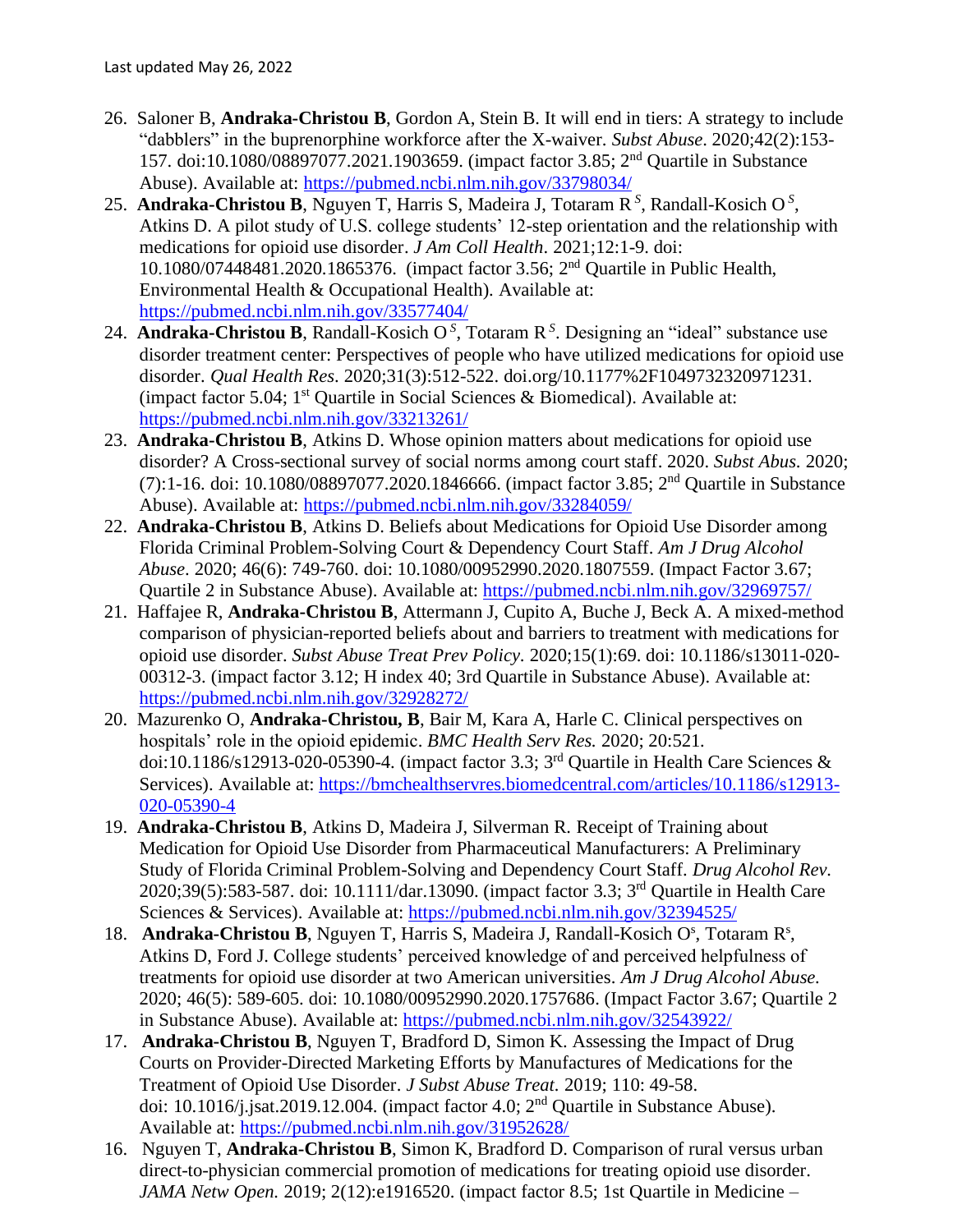General & Internal). Available at:<https://www.ncbi.nlm.nih.gov/pmc/articles/PMC6902747/>

- 15. Dilulio J, Militello, L, **Andraka-Christou B**, Cook R, Hurley R, Downs S, Anders S, Mamlin B, Danielson E<sup>s</sup>, Harle C. Factors that influence changes to existing chronic pain management plans. *J Am Board Fam Med*. 2019; 33(1): 42-50. doi: 10.3122/jabfm.2020.01.190284. (impact factor 3.01;  $2<sup>nd</sup>$  Quartile in Medicine – General & Internal). Available at: <https://pubmed.ncbi.nlm.nih.gov/31907245/>
- 14. Staton M, **Andraka-Christou B**, Watson D. Isomorphic pressures on jail diversion: From serious mental illness to opioid use disorder. *Prison J.* 2021;101(2):187-209. [doi:](https://doi.org/10.1177%2F0032885521991092)  [10.1177/0032885521991092](https://doi.org/10.1177%2F0032885521991092) (impact factor 1.63; 4 th Quartile in Criminology). Available at: <https://journals.sagepub.com/doi/abs/10.1177/0032885521991092>
- 13. Danielson E, Mazurenko O, **Andraka-Christou B**, Dilulio J, Downs S, Hurley R, Harle C. An analysis of primary care clinician communication about risk, benefits, and goals, related to opioid therapy. *Med Decis Making.* 2019; 4(2): 2381468319892572. doi: 10.1177/2381468319892572 (impact factor 3.6; 2<sup>nd</sup> Quartile in Health Policy & Services). Available at:<https://pubmed.ncbi.nlm.nih.gov/31853506/>
- 12. Randall-Kosich O<sup>s</sup>, Andraka-Christou B, Totaram R<sup>s</sup>, Alamo J<sup>s</sup>, Nadig M<sup>s</sup>. Comparing Reasons for Starting and Stopping Methadone, Buprenorphine, and Naltrexone Treatment among a Sample of White Individuals with Opioid Use Disorder. *J Addict Med*. 2019;14(4): e44-e52. doi: 10.1097/ADM.0000000000000584 (flagship journal of the *American Society of Addiction Medicine*; impact factor 3.93; 2<sup>nd</sup> Quartile in Substance Abuse). Available at: <https://pubmed.ncbi.nlm.nih.gov/31651562/>
- 11. **Andraka-Christou B**, Gabriel M, Madeira J, Silverman R. Court personnel attitudes towards medications for opioid use disorder: a state-wide survey. *J Subst Abuse Treat.* 2019;104:72- 82. doi: 10.1016/j.jsat.2019.06.011 (impact factor 4.0;  $2<sup>nd</sup>$  Quartile in Substance Abuse). Available at:<https://pubmed.ncbi.nlm.nih.gov/31370988/>
- 10. Nguyen T, **Andraka-Christou B**, Bradford W, Kosali S. Provider-Directed Marketing May Increase Prescribing of Medications for Opioid Use Disorder. *J Subst Abuse Treat*. 2019; 104:104-115. https://doi.org/10.1016/j.jsat.2019.06.014 (impact factor 4.0; 2nd Quartile in Substance Abuse). Available at:<https://pubmed.ncbi.nlm.nih.gov/31370974/>
- 9. Andraka-Christou B, Alex B<sup>s</sup>, Madeira J. College student preferences regarding educational videos and substance use disorder content, format, and style. *Subst Use Misuse.* 2019; 54(8):1400-1407. doi: 10.1080/10826084.2019.1581816. (impact factor 2.17; 3<sup>rd</sup> Quartile in Psychology). Available at:<https://pubmed.ncbi.nlm.nih.gov/30860935/>
- 8.Mazurenko O, **Andraka-Christou B**, Bair M, Kara A, Harle C. A. Balancing patient-centered and safe pain care for non-surgical inpatients: clinical and managerial perspectives. *Joint Comm J Qual & Patient Safety.* 2019; 45(4): 241-248. [doi.org: 10.1016/j.jcjq.2018.11.004.](https://doi.org/10.1016/j.jcjq.2018.11.004) (impact factor 1.7; H-index 79;  $1<sup>st</sup>$  Quartile in Leadership & Management; impact factor and quartile are from SCIMAGO, because unavailable from Journal Citation Reports). Available at:<https://pubmed.ncbi.nlm.nih.gov/30591269/>
- 7. **Andraka-Christou B**, Rager J, Brown-Podgorski B, M, Silverman, R, Watson, D. An integrative systematic review of the medical literature on pain clinic definitions and comparison with existing state laws and regulations. *Subst Abuse Treat Prev Policy.* 2018; 13(17): 1-11. doi: [10.1186/s13011-018-0153-6](https://dx.doi.org/10.1186%2Fs13011-018-0153-6) (impact factor 3.12; 3rd Quartile in Substance Abuse). Available at:

<https://www.ncbi.nlm.nih.gov/pmc/articles/PMC5964673/>

- 6. **Andraka-Christou B**, Capone M<sup>S</sup>. Qualitative Study Comparing Physician-Reported Barriers to Buprenorphine & Extended-Release Naltrexone Prescribing in U.S. Office-Based Practices. *Int J Drug Policy*. 2018; 54: 9-7. doi: 10.1016/j.drugpo.2017.11.021. (impact factor 5.3; 1st Quartile in Substance Abuse). Available at: <https://pubmed.ncbi.nlm.nih.gov/29324253/>
- 5. Arnaudo C, **Andraka-Christou B**, Algood K. Psychiatric Co-Morbidities in Pregnant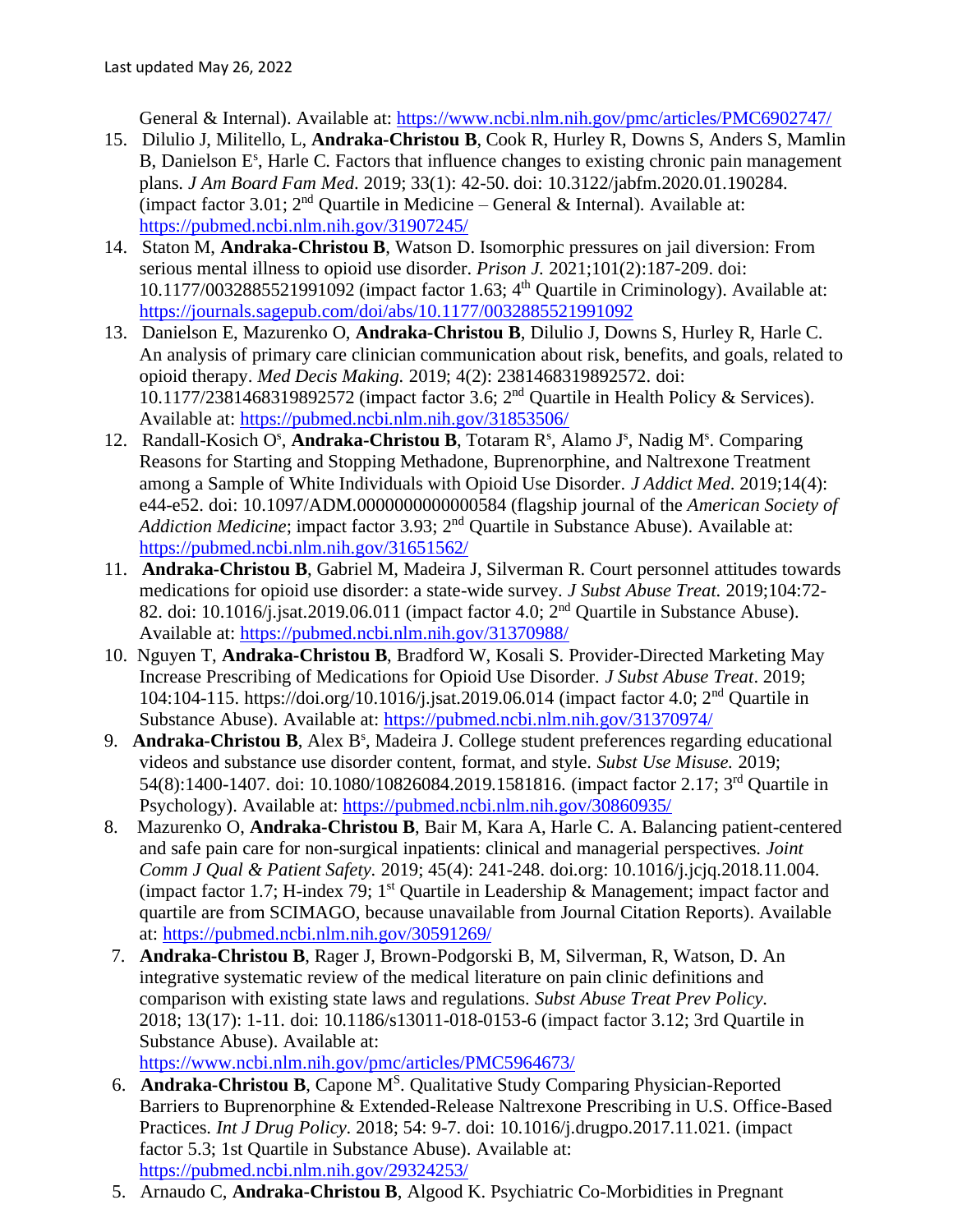Women with Opioid Use Disorders: Prevalence, Impact, and Implications for Treatment. *Curr Addict Rep.* 2017; 4(1): 1-13*.* doi: [10.1007/s40429-017-0132-4.](https://dx.doi.org/10.1007%2Fs40429-017-0132-4) (impact factor 3.2, Hindex 20; 1<sup>st</sup> Quartile in Clinical Psychology; impact factor and quartile are from SCIMAGO, because unavailable from Journal Citation Reports). Available at: <https://www.ncbi.nlm.nih.gov/pmc/articles/PMC5350195/>

- 4. **Andraka-Christou B**. A Pressing Need for Pharmacotherapy Development to Treat Drug Addiction: An Editorial from a Legal Perspective. *Int Rev Neurobiol.* 2016; 126: 15-38. doi: 10.1016/bs.irn.2016.02.003. (impact factor 2.5; Quartile 3 in Neurosciences). Available at: <https://pubmed.ncbi.nlm.nih.gov/27055610/>
- 3. Madeira JL, **Andraka-Christou B**. Paper Trails, Trailing Behind: Improving Informed Consent to IVF through Multimedia Applications. *J Law Biosci.* 2016; 3: 1-37. doi: 10.1093/jlb/lsv054. (peer-reviewed law journal; impact factor 2.2; H-index 18; 1st Quartile in Law; impact factor and quartile are from SCIMAGO, because unavailable from Journal Citation Reports). Available at:<https://pubmed.ncbi.nlm.nih.gov/27774231/>
- 2. **Andraka-Christou, B.** America Needs the TREAT Act: Expanding Access to Effective Medication for Treating Addiction. *Health Matrix*. 2016; 26: 310-362. PMID: 27263255. (peer-reviewed law journal; impact factor 0.24; quartile not assigned; impact factor and quartile are from SCIMAGO, because unavailable from Journal Citation Reports). Available at:<https://scholarlycommons.law.case.edu/healthmatrix/vol26/iss1/12/>
- 1. **Andraka-Christou, B**. Public Policy Lessons from the Orphan Drug Act: Applications for Health Policy Advocates. *J Entrepreneurship Public Policy*. 2015; 4(3): 278-297. [doi:](https://doi.org/10.1108/JEPP-12-2013-0052)  [10.1108/JEPP-12-2013-0052](https://doi.org/10.1108/JEPP-12-2013-0052) (impact factor 1.1; 2 nd Quartile in Urban Studies; impact factor and quartile are from SCIMAGO, because unavailable from Journal Citation Reports). Available at: [https://www.emerald.com/insight/content/doi/10.1108/JEPP-12-2013-](https://www.emerald.com/insight/content/doi/10.1108/JEPP-12-2013-0052/full/html) [0052/full/html](https://www.emerald.com/insight/content/doi/10.1108/JEPP-12-2013-0052/full/html)

## **INVITED PUBLICATIONS**

Watson D, **Andraka-Christou B**, Clark T, Wiegandt J. Introduction to the special issue on innovative interventions and approaches to expand medication assisted treatment: Seizing research opportunities made available by the opioid STR program. *J Subst Abuse Treat*. 2020; 108: 1-3. doi: 10.1016/j.jsat.2019.10.004. (impact factor 4.0;  $2<sup>nd</sup>$  Quartile in Substance Abuse). Available at:<https://pubmed.ncbi.nlm.nih.gov/31668689/>

## **SOLO-AUTHORED BOOKS**

- **Andraka-Christou B**. *The Opioid Fix: America's Addiction Crisis and the Solution They Don't Want You to Have.* Johns Hopkins University Press. 2020. <https://jhupbooks.press.jhu.edu/title/opioid-fix>
- **Andraka-Christou B**. *Health Law & Ethics*. Cognella Academic Publishing. 2019. https://titles.cognella.com/health-law-and-ethics-9781516565979

## **BOOK CHAPTERS**

Madeira J, **Andraka-Christou B**, Eldridge L, Silverman R. Clouded Judgment: Preventing Conflicts of Interest in Problem-Solving Courts." In: Cohen IG, Minssen T, Price II N, Robertson C, & Shachar C, eds*. The Future of Medical Device Regulation: Innovation and Protection*. Cambridge University Press. 2022.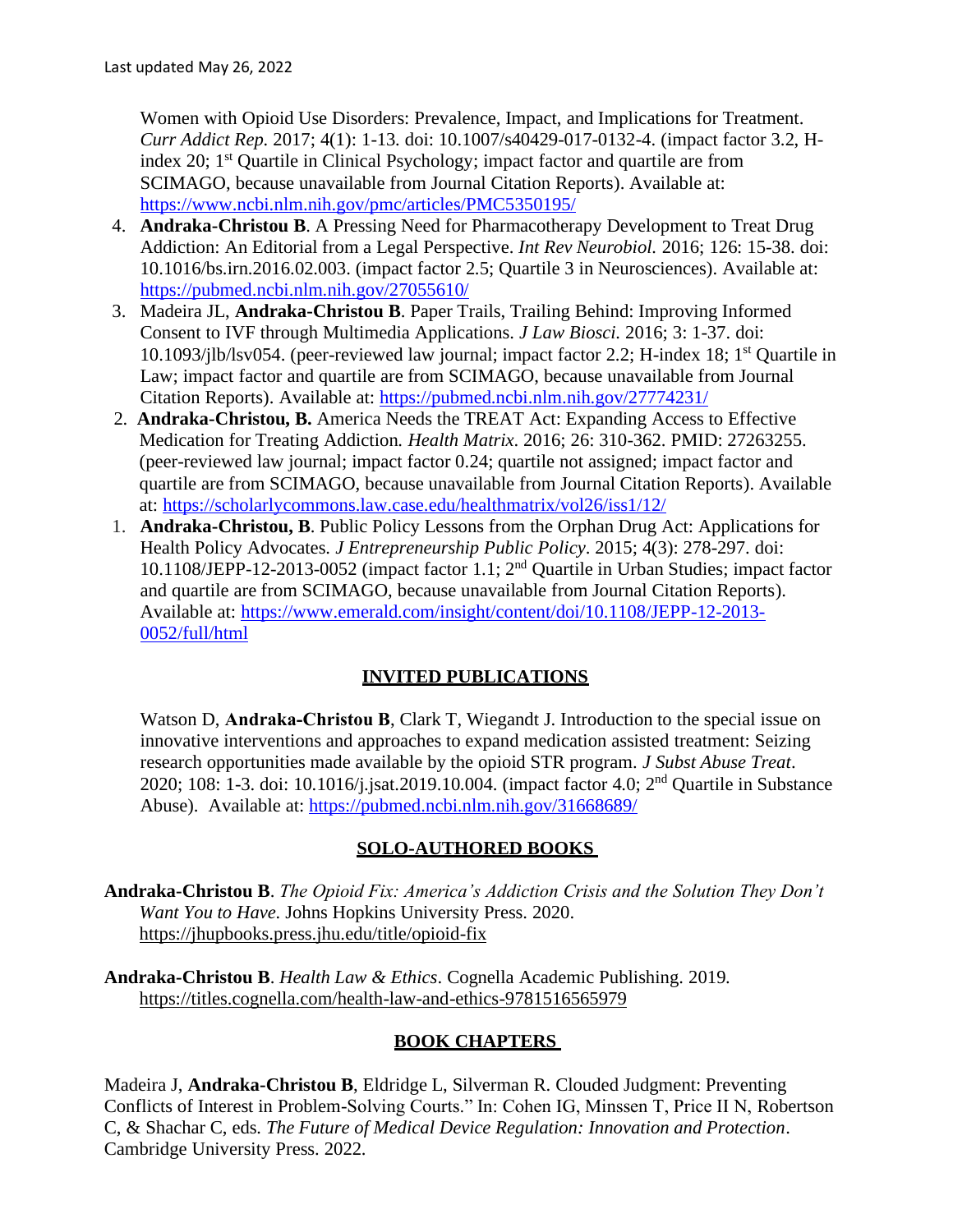### **OTHER PUBLICATIONS**

- 13. Totaram R, Ahmed F, **Andraka-Christou B**, Atkins D, Asi Y. Service Modifications During COVID-19 and its Impact on Problem-Solving Courts. *International Association of Forensic Mental Health Services Newsletter*. 2022;7(1):7. Available at: [http://iafmhs.org/resources/Documents/Newsletter/IAFMHS%20Newsletter%202022%207\(1\)](http://iafmhs.org/resources/Documents/Newsletter/IAFMHS%20Newsletter%202022%207(1)%20Winter%20.pdf) [%20Winter%20.pdf](http://iafmhs.org/resources/Documents/Newsletter/IAFMHS%20Newsletter%202022%207(1)%20Winter%20.pdf)
- 12. **Andraka-Christou B**, Atkins D, Asi Y. Mentoring Female & Minoritized Doctoral Students: Results and Lessons Learned. *Pre-Academia Mentoring Pod*, University of Central Florida: Orlando, Florida. 2021. Available at: [https://ccie.ucf.edu/wp](https://ccie.ucf.edu/wp-content/uploads/sites/12/2021/11/Pre-AcademiaMentoringPod.pdf)[content/uploads/sites/12/2021/11/Pre-AcademiaMentoringPod.pdf](https://ccie.ucf.edu/wp-content/uploads/sites/12/2021/11/Pre-AcademiaMentoringPod.pdf)
- 11. **Andraka-Christou B**, Koval A, Belanger K, Randall-Kosich O, Totaram R, Atkins D, Mazurenko O. Operationalization of Person-Centered Care: A Survey of Staff in South Florida Health Facilities. P*erson-Centered Care in Behavioral Health Working Group*, University of Central Florida: Orlando, Florida. 2021. Available at: [https://ccie.ucf.edu/wp](https://ccie.ucf.edu/wp-content/uploads/sites/12/2021/02/Final-PCC-Staff-Report.pdf)[content/uploads/sites/12/2021/02/Final-PCC-Staff-Report.pdf](https://ccie.ucf.edu/wp-content/uploads/sites/12/2021/02/Final-PCC-Staff-Report.pdf)
- 10. **Andraka Christou, B**., Belanger, K., Koval, A., Totaram, R., Randall-Kosich, O., Atkins, D., & Mazurenko, O. Operationalization of Person-Centered Care: A Survey of Clients in South Florida Health Facilities. *Person-Centered Care in Behavioral Health Working Group*, University of Central Florida: Orlando, Florida. 2021. Available at: [https://ccie.ucf.edu/wp](https://ccie.ucf.edu/wp-content/uploads/sites/12/2021/02/Final-PCC-Client-Report.pdf)[content/uploads/sites/12/2021/02/Final-PCC-Client-Report.pdf](https://ccie.ucf.edu/wp-content/uploads/sites/12/2021/02/Final-PCC-Client-Report.pdf)
- 9. **Andraka-Christou, B**. Eight Dimensions of Person-Centered Care Critical to Improving Substance Use Disorder Treatment. *Person-Centered Care in Behavioral Health Working Group*, Academy Health: Washington, D.C. 2020. Available at: [https://academyhealth.org/sites/default/files/researchtoimprovepccforsud\\_october2020.pdf](https://academyhealth.org/sites/default/files/researchtoimprovepccforsud_october2020.pdf)
- 9. **Andraka‐Christou B**, Gordon A, Bouskill K, Smart R, Randall-Kosich O, Golan M, Totaram R, Stein BD. *Toward a typology of office-based buprenorphine treatment laws: themes from a review of state laws.* Conference abstract published in *Addict Sci Clin Pract*. 2020; 15(2): A107. (impact factor 4;  $2<sup>nd</sup>$  Quartile in Substance Abuse). Available at: <https://ascpjournal.biomedcentral.com/articles/10.1186/s13722-020-00208-4>
- 8. Randall-Kosich O, **Andraka‐Christou B**, Totaram R, Cortelyou-Ward K, Atkins D, Koval A. Operationalizing person-centered care in behavioral health treatment: how can treatment centers implement respect for patient values, preferences, and expressed needs? Conference abstract published in *Addict Sci Clin Pract.* 2020; 15(2): A100. (impact factor 4; 2<sup>nd</sup> Quartile in Substance Abuse). Available at:

<https://ascpjournal.biomedcentral.com/articles/10.1186/s13722-020-00208-4>

- 7. Danielson EC, Mazurenko O, **Andraka‐Christou B**, DiIulio J, Downs SM, Hurley RW, Harle CA. How do primary care clinicians and patients discuss risks, benefits, and goals in chronic opioid therapy? Peer-reviewed abstract in *J Pain*. 2018; 19(3): S73‐74. (impact factor 7; 1<sup>st</sup> Quartile in Neurosciences). Available at: [https://www.jpain.org/article/S1526-](https://www.jpain.org/article/S1526-5900(17)30982-3/fulltext) [5900\(17\)30982-3/fulltext](https://www.jpain.org/article/S1526-5900(17)30982-3/fulltext)
- 6. **Andraka-Christou, B**. Individuals Suffering from Substance Use Disorder Need Treatment, Not Prisons. Ohio State University, Moritz School of Law, Drug Enforcement & Policy Center. Expert commentary. 2018. Available at: [https://moritzlaw.osu.edu/depc/wp](https://moritzlaw.osu.edu/depc/wp-content/uploads/sites/115/2018/10/Barbara-Andraka-Christou.pdf)[content/uploads/sites/115/2018/10/Barbara-Andraka-Christou.pdf](https://moritzlaw.osu.edu/depc/wp-content/uploads/sites/115/2018/10/Barbara-Andraka-Christou.pdf)
- 5.Haffajee R, **Andraka-Christou B**, Foney D, Beck A, Page C, Buche J. Nurse Practitioner and Physician Assistant Provision of Medication-Assisted Treatment for Opioid Use Disorder: A Survey of Knowledge, Engagement, and Perceptions. University of Michigan Behavioral Health Workforce Research Center. October 2018. Available at: [http://www.behavioralhealthworkforce.org/wp-content/uploads/2019/01/Y3-FA3-P2-NP-](http://www.behavioralhealthworkforce.org/wp-content/uploads/2019/01/Y3-FA3-P2-NP-PA-MAT-Full-Report.pdf)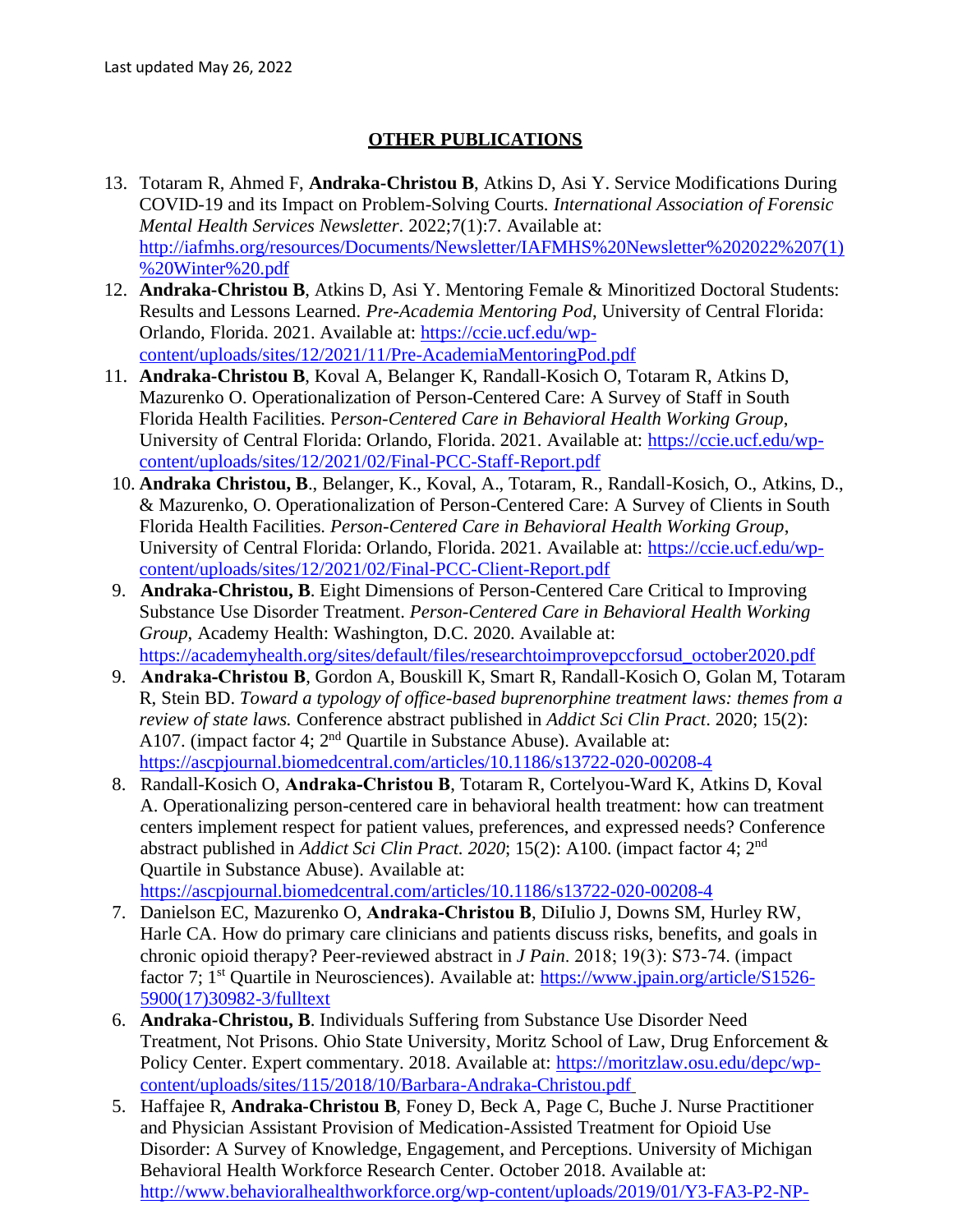## [PA-MAT-Full-Report.pdf](http://www.behavioralhealthworkforce.org/wp-content/uploads/2019/01/Y3-FA3-P2-NP-PA-MAT-Full-Report.pdf)

- 4.Atterman J, Dormond M, Schreiber J, Haffajee R, **Andraka-Christou B**, Singer P, Haworth S, Foney D, Pozuelos S. Behavioral Workforce Implementation Challenges Related to Medication-Assisted Treatment. University of Michigan Behavioral Health Workforce Research Center. 2018. Available at: [http://www.behavioralhealthworkforce.org/wp](http://www.behavioralhealthworkforce.org/wp-content/uploads/2018/04/Y2FA3P2_MAT-Full-Report.pdf)[content/uploads/2018/04/Y2FA3P2\\_MAT-Full-Report.pdf.](http://www.behavioralhealthworkforce.org/wp-content/uploads/2018/04/Y2FA3P2_MAT-Full-Report.pdf)
- 3. **Andraka-Christou, B.** Improving Drug Courts through Medication-Assisted Treatment for Addiction. *Va J Soc Pol Law*. 2016; 23(2): 179-229. (law journal). Available at: [https://heinonline.org/HOL/LandingPage?handle=hein.journals/vajsplw23&div=11&id=&pa](https://heinonline.org/HOL/LandingPage?handle=hein.journals/vajsplw23&div=11&id=&page=) [ge=](https://heinonline.org/HOL/LandingPage?handle=hein.journals/vajsplw23&div=11&id=&page=)
- 2. **Andraka-Christou, B.** What is Treatment for Opiate Addiction in Problem- Solving Courts? A Study of 20 Indiana Drug and Veterans Courts. *Stanford J CRCL.* 2017; 13(2): 189-254. Available at: [https://law.stanford.edu/publications/what-is-treatment-for-opioid-addiction-in](https://law.stanford.edu/publications/what-is-treatment-for-opioid-addiction-in-problem-solving-courts-a-study-of-20-indiana-drug-and-veterans-courts/)[problem-solving-courts-a-study-of-20-indiana-drug-and-veterans-courts/](https://law.stanford.edu/publications/what-is-treatment-for-opioid-addiction-in-problem-solving-courts-a-study-of-20-indiana-drug-and-veterans-courts/)
- 1. **Andraka-Christou, B.** Bringing SUD Treatment into Mainstream Medicine. Guest Column. *Indiana State Medical Association Reports*. 2016; 12: 6. \*

### **FUNDED RESEARCH**

*"Competitive" funding is indicated in parentheses. "Competitive" means an application was chosen by a funder out of several potential applications and I was part of the original application team.*

## **EXTERNAL FUNDING RECEIVED THROUGH UCF**

Justice community Opioid Innovation Network (an NIH Initiative, administered through George Mason University), \$110,000 (Andraka-Christou; UCF) (competitive)

**Identifying MOUD Decision-Making Factors in Criminal Problem-Solving Courts**  02/01/2022-02/01/2024

Role: Principal investigator **(12.5% FTE each year for two years; credit split at UCF 40% = \$44,000)** 

I oversee a team identifying decision-making factors used by judges when making decisions about medications for opioid use disorder access for court participants.

NIH National Institute on Drug Abuse U01DA055358, \$1,015,066 (Gurka; University of Florida) (competitive)

**The Healthy Brain and Child Development National Consortium** 11/01/2021-6/01-2022

Role: Coinvestigator; Local PI **(5% FTE each year, with expected duration of 5 years; Project credit split at UCF 100% = \$8723 to date; anticipated \$43,615 over 5 years)** 

I conduct analysis of Florida state laws related to involvement of pregnant people who use drugs in research.

Health Resources and Services Administration UD9RH33633-01-00, \$6,666,666 (Sigmon; University of Vermont)

**The Regional Centers of Excellence in Substance Use Disorder Education Program**

11/01/2021-8/31-2022

Role: Coinvestigator; Local PI **(Project credit split at UCF 100% = \$67,000)** 

I oversee a team of collecting and analyzing state policies related to contingency management for substance use disorders.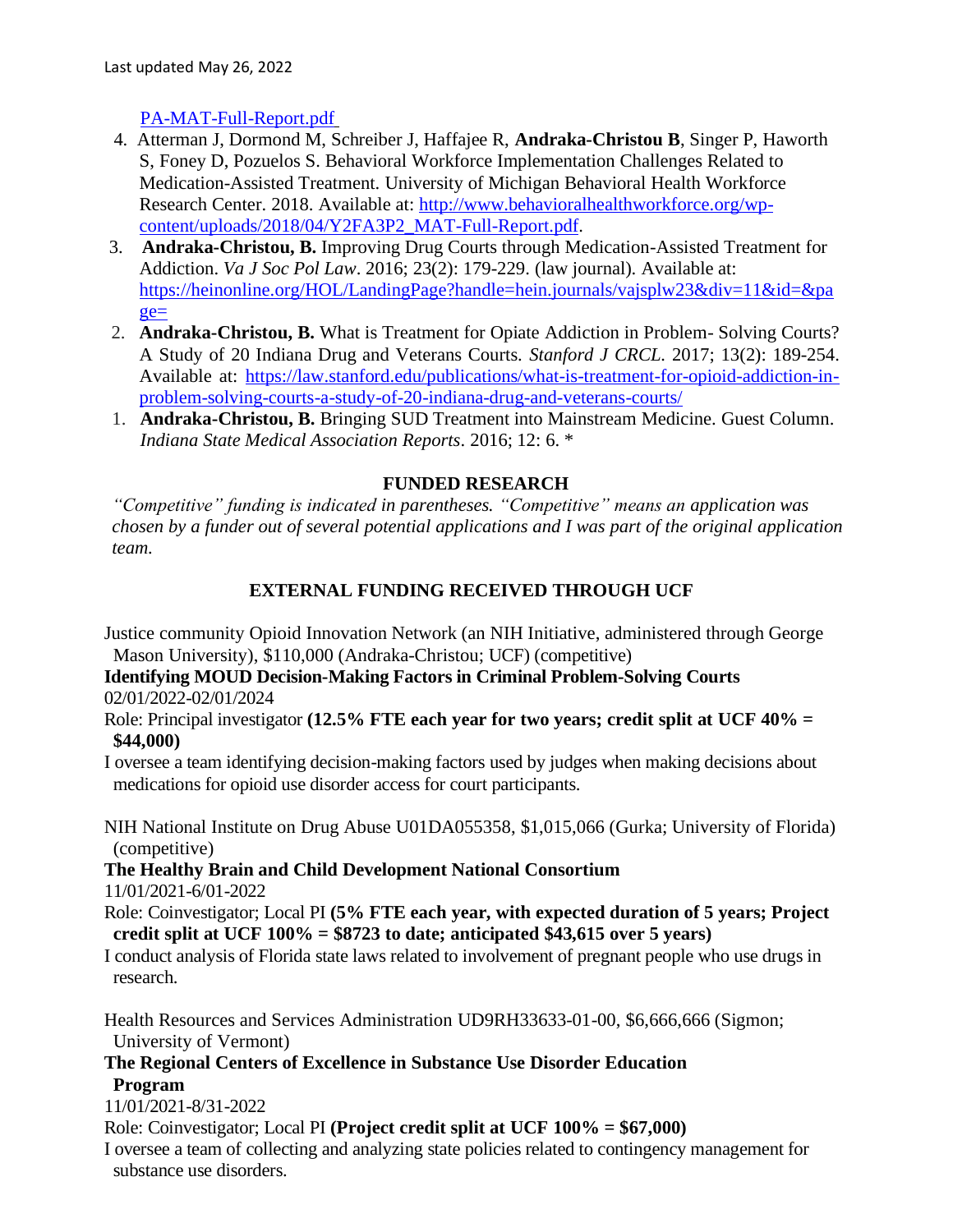Bureau of Justice Administration 2019-AR-BX-K086, \$1,492,871 (Kiel; Florida Office of the State Courts Administrator) (competitive)

**Enhancement & Evaluation for Florida's Family Dependency Drug Courts** 10/01/2019-10/01-2022

Role: Program Evaluator; Local PI **(12.5% FTE each year for 3 years; \$146,786 over 3 years; Project credit split at UCF 50% = \$73,393)** 

- I oversee a research team responsible for evaluating this \$1.5 million grant obtained by the Florida Supreme Court over a three year period. Our evaluation uses the Consolidated Framework for Research Implementation to examine implementation of evidence-based treatments in five family dependency drug courts. Our team was selected for this role out of other competitively solicited proposals for program evaluation.
- NIH National Institute on Drug Abuse, 5R01DA045800-03, \$698,341 (Stein; Rand Corporation) (competitive)

**Quality of Medication Treatment for Opioid Use Disorder in Medicaid-Enrollees: The Effects of State Policies and Initiative.** 

05/01/2019-05/01-2022

Role: Coinvestigator; Local PI **(\$118,097 to date; 12% FTE; Project credit split at UCF 100% = \$118,097)**

This three-year R01 study identifies state policies related to MOUD in all states over the last 15 years and examines policy relationships with health service utilization outcomes and health outcomes.

Florida Supreme Court Office of the State Courts Administrator, \$16,148 (Andraka-Christou) **Evaluating the Florida Opioid Initiative** 

## 05/01/2019-09/01-2020 **(\$16,148; 5% FTE; Project credit split at UCF 60% = \$9689)**

Role: Principal Investigator

This study used survey tools to identify gaps and changes overtime in MOUD knowledge/beliefs among court staff. Dr. Andraka-Christou proposed the project idea to the state agency, which then accepted and funded the project idea.

Florida Supreme Court Office of the State Courts Administrator, \$13,080 (Andraka-Christou) **Florida Courts E-Learning about Opioid Use Disorder & Its Treatments**  11/01/2019-11/01-2020

Role: Principal Investigator **(5% FTE; \$13,080; Project credit split at UCF 60% = \$8280)** This study used mixed methods to identify court staff preferences for online education trainings about MOUD. Dr. Andraka-Christou proposed the project idea to the state agency, which then accepted and funded the project idea.

Indiana University Grand Challenges Funding (Silverman, Indiana University)

## **Addictions Law and Policy Services, Surveillance, and Community Resilience Project**

5/01/2019-05/01/2020

Role: Coinvestigator; Local PI **(5% FTE; \$ 7,909; Project credit split at UCF 100% = \$7909)** This study examined the role of local/county policies, including court policies, in preventing and treating OUD.

Health Foundation of South Florida Award # 18-04908, \$57,884 (Andraka-Christou) (competitive) 10/01/18-10/01/19 **Strategies for Person-Centered Care in Behavioral Health Treatment Programs**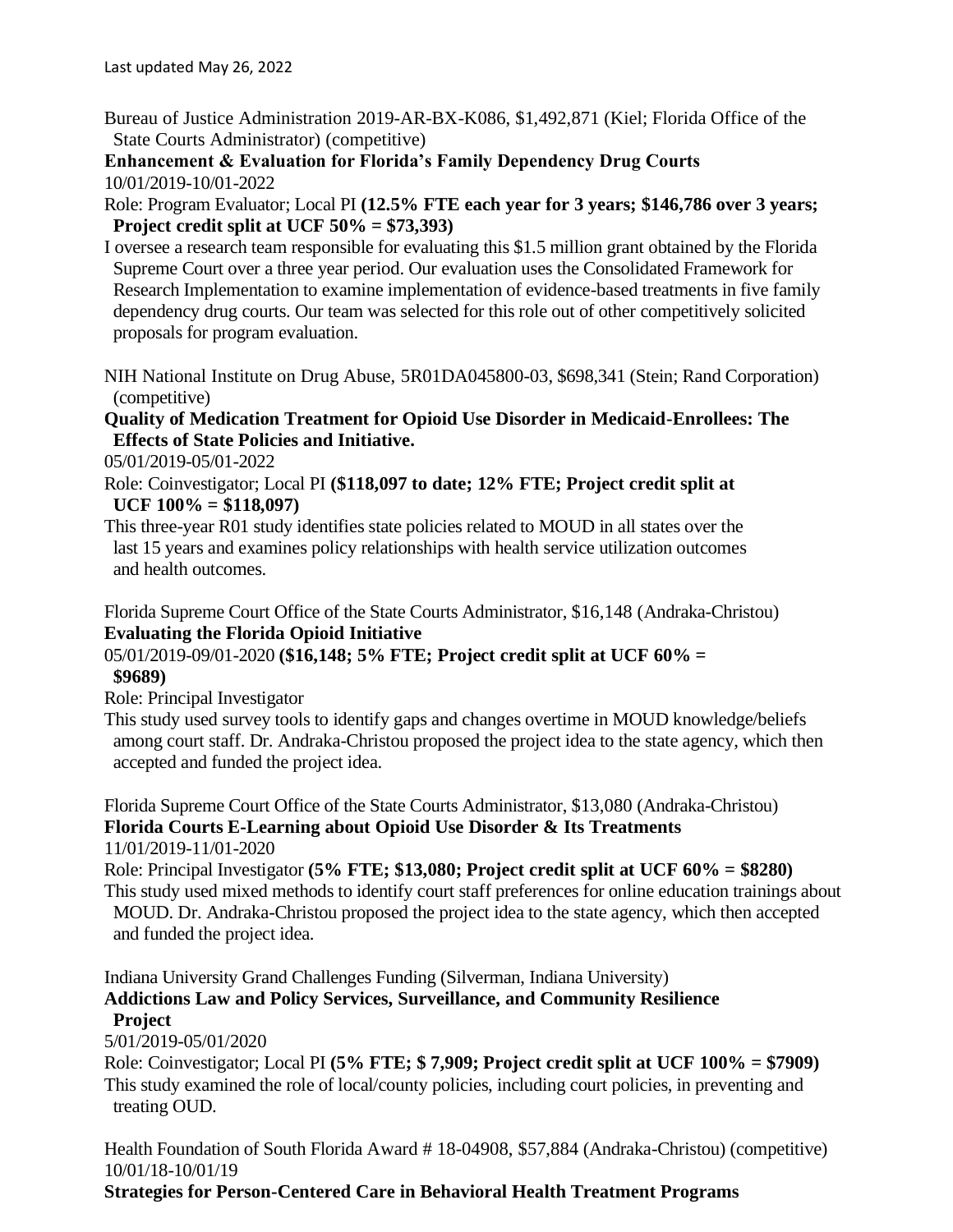Role: Principal Investigator **(\$57,884; 21% FTE; Project credit split at UCF 40% = \$23,154)**

This study used mixed method approaches to examine operationalization of personcentered practices in SUD treatment in South Florida inpatient and outpatient behavioral treatment centers. This was a competitive grant award to Dr. Andraka-Christou and her team.

## AHRQ R01HS023306, \$1,954,230 (Harle, Indiana University) **Designing User-Centered Decision Support Tools for Primary Care Pain Management**

01/01/2015-01/01-2019

Role: Coinvestigator; Local PI at UCF (01/01/2018-07/01/19) **(7.5% FTE; \$6400; Project credit split at UCF 100% = \$8761)**

This R01 study used qualitative and participatory methods to develop decision support tools to assist primary care clinicians in following CDC opioid prescribing guidelines.

### **INTERNAL FUNDING RECEIVED THROUGH UCF**

UCF Interdisciplinary Research Award, **\$22,450** (Harris) (competitive)

**The Co-Use of Opioids and Methamphetamine: Causes, Practices, and Harm Reduction Responses to an Emerging Polysubstance Use Trend in the United States** 02/01/2022-02/01/2023

Role: Co-Principal Investigator **(\$22,450; Project credit split at UCF 25% = \$5612.50)**

CCIE Essential Funds, **\$5000** (Andraka-Christou) (competitive) Developing a Mentoring Pod. 01/01/2021-05/01/2021 Role: Principal Investigator **(\$5000; Project credit split at UCF 33%)**

VPR Advancement of Early Career Researchers, **\$9801** (Harris) (competitive) Understanding UCF Student Barriers to Substance Use Disorder Treatment. 05/01/2019-05/01/2020 Role: Co-Principal Investigator **(\$9801; Project credit split at UCF 50% = \$4900)**

UCF Seed Funding ER1, **\$20,000** (Atkins) (competitive) Exploratory mixed method study of recovery coaching for family members of loved with ones. **Role: Co-Principal Investigator, January 2021 – January 2022 (\$20,000; Project credit split at UCF 50% = \$10,000)**

<https://www.research.ucf.edu/documents/PDF/2021/SEEDFunding2021.pdf>

## **OTHER EXTERNAL FUNDING RECEIVED (NOT THROUGH UCF)**

NIH National Institute on Drug Abuse, 5R01DA045055-02, \$591,173 (Stein; Rand Corporation) (competitive)

**The Opioid Crisis: The Effects and Unintended Consequences of State Policies on Opioid Analgesic Prescribing** August 2019-August 2022

Role: Coinvestigator; Local PI (\$81,200 over 3 years)

This three-year R01 study identifies state policies related to opioid analgesic prescribing in all states over the last 15 years and examines policy relationships with health service utilization outcomes and health outcomes.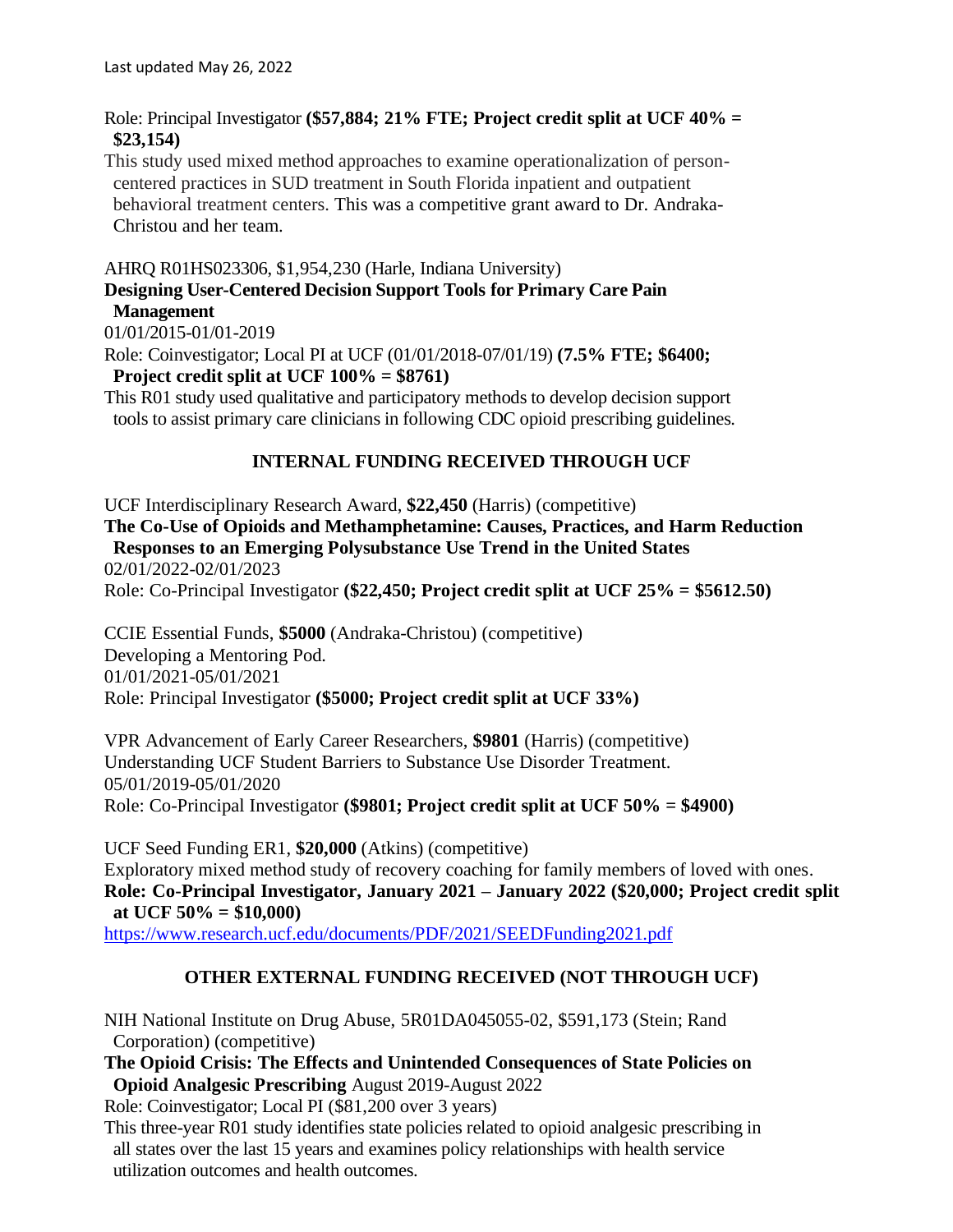Clinical & Translational Sciences Institute at Indiana University, **\$20,000** (Madeira) (competitive) **Substance Use Navigation – Feasibility, Effectiveness, & Implementation Testing,**  07/01/2019-07/01-2020

Role: Co-Principal Investigator

This study expands on the Inspiration Grant to collect pilot data on feasibility and acceptability of a university using the educational videos, mobile application, and counselor portal in the Substance Use Navigation project.

Inspiration Grant, Alkermes, Inc., \$100,000 (Madeira) (competitive)

### **Substance Use Navigation – Design and Development**

01/01/2017-01/01-2018

Role: Co-Principal Investigator (\$100,000 to Indiana University; 50% credit split at Indiana University)

This study used qualitative and participatory methods to develop Substance Use Navigation (SUN). SUN includes educational videos for college students about SUD treatment and a mobile application for them to track their mood, cravings, and treatment utilization, connected to a university counselor provider portal.

#### CDC 1U17CE002721, \$891,776 (Chauhan & Watson)

#### **Prescription Drug Overdose Prevention for States**

03/01/2016-01/01-2019

Role: Coinvestigator (08/01/2016-12/31/2017) (57% FTE; \$38,760)

This study evaluated several Indiana programs for decreasing opioid overdose rates, including the state prescription monitoring program, pain management clinic practices, and naloxone distribution.

AHRQ R01HS023306, \$1,954,230 (Harle, Indiana University)

## **Designing User-Centered Decision Support Tools for Primary Care Pain Management**

01/01/2015-01/01-2019

Role: Postdoctoral researcher (08/01/2016-12/31/2017) (33% FTE; \$23,400) This study used qualitative and participatory methods to develop decision support tools to assist primary care clinicians in following CDC opioid prescribing guidelines.

Robert Wood Johnson Foundation, Award #73485, \$\$998,357 (Halverson, Indiana University)

## **Establishing a Collaborating Research Center at Indiana University to improve population health through integrated services and advanced analytics**

01/01/2016-02/01-2018

Role: Postdoctoral researcher (08/01/2016-12/31/2017) (10% FTE; \$6800)

This study used qualitative and participatory methods to develop decision support tools to assist primary care clinicians in following CDC opioid prescribing guidelines.

## **CONSULTING**

Johns Hopkins University

#### **Career Coach for Health Policy Research Scholars Program**

01/01/2021-12/31/2022

Role: Consultant (approx. \$2000 annually)

I serve as a career coach to PhD students in the Health Policy Research Scholars Program who are seeking a research career focused on substance use disorder-related policy.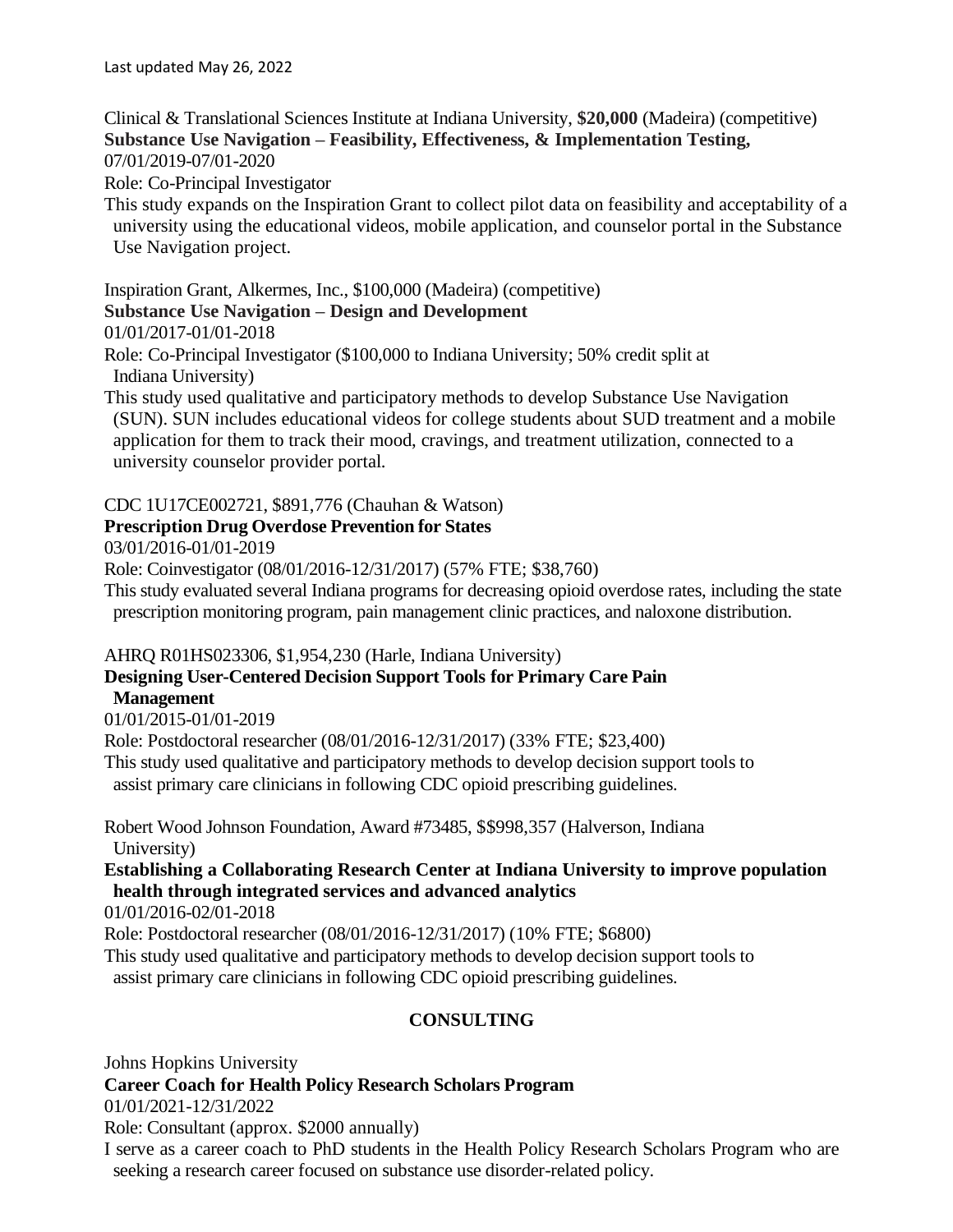Last updated May 26, 2022

Arizona State University **Project ECHO MAT Hub Team** 01/01/2020-12/31/2022 Role: Consultant **(\$9,750 annually)** This is a project in which subject matter experts provide advice to clinicians facing difficult patient cases with the goal of advancing utilization of medications for opioid use disorder <https://chs.asu.edu/project-echo/join/medications-for-opioid-use-disorder>

University of Pittsburgh (CDC R01 CE003152-01-00; PI: Nostrand) **Problem-Solving Court Project** 01/01/2021-01/01/2023 Role: Consultant This a federally funded R01 project to examine the impact of court policies on health outcomes. <https://www.psc.pitt.edu/stakeholder-committee/>

University of Michigan (HRSA U81HP29300; PI: Beck) **Cooperative Agreement for a Regional Center for Health Workforce Studies** 08/01/2019-08/01-2023 Role: Consultant **(\$7500)** This study uses mixed methods to examine physician and nurse practitioner barriers to MOUD prescribing using a nationally representative sample.

Wayne State University **Problem-Solving Court Project** 01/01/2021-01/01/2022 Role: Consultant **(\$5000)** This study is examining the utilization of teleservices by courts during COVID-19, including in relation to substance use disorder treatment.

#### **INVITED PRESENTATIONS (including scheduled)**

35. **Andraka-Christou B.** *Beyond state scope of practice laws for advanced practitioners: Additional supervision requirements for buprenorphine prescribing*. Oral presentation at Medication Addiction Treatment Initiative in the Veterans Administration (MAT-VA), MAT-VA/SUD Journal Club; April 27, 2022; Salt Lake City, Utah.

34. **Andraka-Christou B**. *Unequal opportunities for lifesaving opioid addiction treatment: the role of race, ethnicity, poverty, and justice system involvement*. Opening speaker at Substance Use Disorder Symposium at Florida State University, organized by Florida Higher Education Consortium on Substance Use Disorder; April 8, 2022; Tallahassee, Florida.

[https://www.eventbrite.com/e/fl-substance-use-disorder-symposium-health-equity-and-social](https://www.eventbrite.com/e/fl-substance-use-disorder-symposium-health-equity-and-social-justice-tickets-256074264017)[justice-tickets-256074264017](https://www.eventbrite.com/e/fl-substance-use-disorder-symposium-health-equity-and-social-justice-tickets-256074264017)

33. **Andraka-Christou B**. *Research Needed to Advance the Impact of Medications for Opioid Use Disorder*. Moderator of symposium panel organized by the National Institutes of Health; October 25, 2021 (virtual).

- 32. **Andraka-Christou B**. *The Opioid Fix*. Oral Presentation at University of South Florida, organized by Department of Psychology; October 21, 2021; St. Petersburg, Florida. [https://stpetecatalyst.com/events/the-opioid-fix-americas-addiction-crisis-the-solution-they-dont](https://stpetecatalyst.com/events/the-opioid-fix-americas-addiction-crisis-the-solution-they-dont-want-you-to-have/)[want-you-to-have/](https://stpetecatalyst.com/events/the-opioid-fix-americas-addiction-crisis-the-solution-they-dont-want-you-to-have/)
- 31. **Andraka-Christou B**. *Making Opioid Use Disorder Treatment Mainstream*. Oral Presentation at University of Arizona, organized by the Mel & Enid Zuckerman College of Public Health; July 13, 2021; Virtual (due to COVID-19).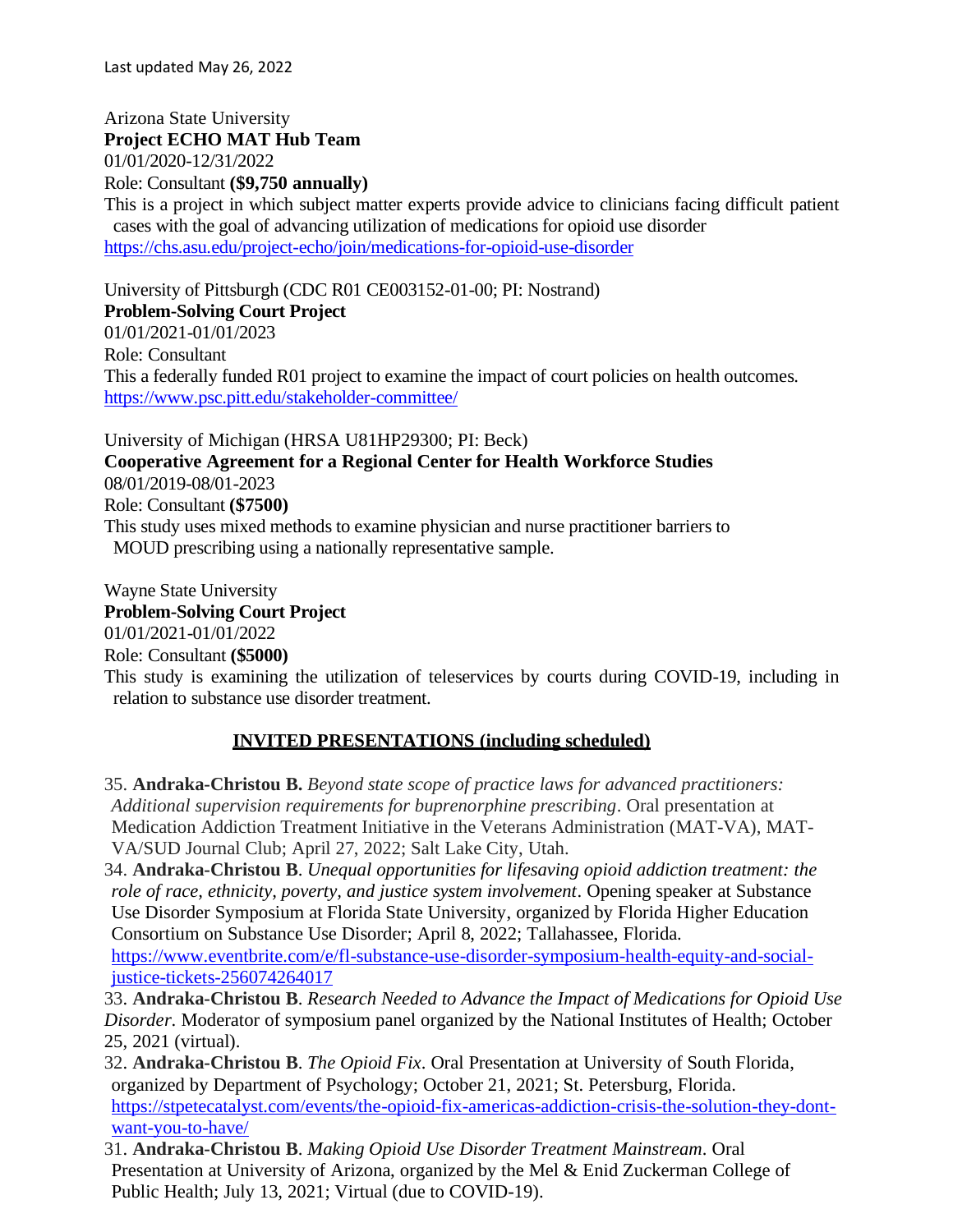[https://www.publichealth.arizona.edu/calendar/making-opioid-use-disorder-oud-treatment](https://www.publichealth.arizona.edu/calendar/making-opioid-use-disorder-oud-treatment-mainstream)[mainstream](https://www.publichealth.arizona.edu/calendar/making-opioid-use-disorder-oud-treatment-mainstream)

- 30. **Andraka-Christou B**. *A Multifaceted Approach to Increasing Evidence-Based Treatment in Drug Courts*. Oral Presentation at E-LED Talk, organized by UCF College of Community Innovation & Education; November 10, 2020. (due to COVID-19, this presentation was virtual)
- 29. **Andraka-Christou B**. *Medication-assisted treatment. Dependency Drug Courts All-Sites Meeting*. Organized by the Office of the State Courts Administrator. September 23, 2020. Tallahassee, FL. (due to COVID-19, this presentation was virtual) [https://www.flcourts.org/Resources-Services/Court-Improvement/Problem-Solving-](https://www.flcourts.org/Resources-Services/Court-Improvement/Problem-Solving-Courts/Drug-Courts/Dependency-Drug-Courts)[Courts/Drug-Courts/Dependency-Drug-Courts](https://www.flcourts.org/Resources-Services/Court-Improvement/Problem-Solving-Courts/Drug-Courts/Dependency-Drug-Courts)
- 28. **(Keynote) Andraka-Christou B**. International Overdose Awareness Day. BALM Recovery Family and Program Services. August 31, 2020. (due to COVID-19, this presentation was virtual) [https://balmfamilyrecovery.com/dr-barbara-andraka-christou-to-speak-at-the-balm](https://balmfamilyrecovery.com/dr-barbara-andraka-christou-to-speak-at-the-balm-international-overdose-awareness-day/?fbclid=IwAR3z_LFHBhRxwQdSQAQOJGutjiSEOCUhK500s2rNG47uUhmrldbidNMBrgQ)[international-overdose-awareness-](https://balmfamilyrecovery.com/dr-barbara-andraka-christou-to-speak-at-the-balm-international-overdose-awareness-day/?fbclid=IwAR3z_LFHBhRxwQdSQAQOJGutjiSEOCUhK500s2rNG47uUhmrldbidNMBrgQ)

[day/?fbclid=IwAR3z\\_LFHBhRxwQdSQAQOJGutjiSEOCUhK500s2rNG47uUhmrldbidNMBrg](https://balmfamilyrecovery.com/dr-barbara-andraka-christou-to-speak-at-the-balm-international-overdose-awareness-day/?fbclid=IwAR3z_LFHBhRxwQdSQAQOJGutjiSEOCUhK500s2rNG47uUhmrldbidNMBrgQ)  $\Omega$ 

27. **Andraka-Christou B**. *Medication-assisted treatment*. Florida Courts Opioid Initiative: Virtual Training. Organized by the Office of the State Courts Administrator. August 28, 2020. Tallahassee, FL. (due to COVID-19, this presentation is virtual).

[https://www.flcourts.org/Resources-Services/Court-Improvement/Opioid-Stimulants-](https://www.flcourts.org/Resources-Services/Court-Improvement/Opioid-Stimulants-Initiative/Speaker-Bios)[Initiative/Speaker-Bios](https://www.flcourts.org/Resources-Services/Court-Improvement/Opioid-Stimulants-Initiative/Speaker-Bios)

- 26. **(Keynote) Andraka-Christou B**. *Legal, health service, and cultural barriers to medicationassisted treatment for opioid use disorder*. Summer Institute for Behavioral Health at Arizona State University, Center for Behavioral Health Policy; July 30, 2020; Phoenix, AZ. (Virtual due to COVID-19). <https://cabhp.asu.edu/S52020>
- 25. **Andraka-Christou B**. *A Multifaceted Approach to Increasing Evidence-Based Treatment in Drug Courts*. Panel Member at Faculty Research Panel: How to Create a Successful PI, organized by UCF College of Community Innovation & Education, RAST; July 14, 2020. (due to COVID-19, this presentation was virtual)
- 24. **Andraka-Christou B**. *Methadone clinics: maintaining stigma for decades*. Organized by the Center for Law, Society & Culture. Indiana University Maurer School of Law. June 5, 2020. Bloomington, IN. (due to COVID-19, this presentation is virtual)
- 23. **Andraka-Christou B**. & Koval, A. *Developing Substance Use Navigation: Integrated education and mobile health tracking for college students*. Organized by the Florida Health Information Management Association. University of Central Florida. February 19, 2020. Orlando, FL. (letter of confirmation available upon request)
- 22. **Andraka-Christou B**. *The Opioid Epidemic & Its Effects on Healthcare*. ACHE of Central Florida. Moderator. Orlando Health South Lake Hospital. November 19, 2019. Clermont, FL.
- 21. **Andraka-Christou B**. Panel member at *Tradition & Innovation: Creating the Successful PI*. Organized by UCF College of Community Innovation & Education; October 30, 2019. Orlando, FL. (letter of confirmation available upon request)
- 20. **Andraka-Christou B**. *Medication-Assisted Treatment: Fostering Stability & Attachment for Pregnant & Parenting Women in Recovery.* Oral presentation at the annual national Zero to Three Conference. October 3, 2019. Fort Lauderdale, FL.

<https://www.zerotothree.org/resources/2931-annual-conference-2019-live-beach-party>

- 19. **(Keynote) Andraka-Christou B**. *Busting Myths about Medication Assisted Treatment*. 8th Circuit of Florida Bar Association Meeting. September 20, 2019. Gainesville, FL.
- 18. **Andraka-Christou B**. *Medication-Assisted Treatment for Opioid Use Disorder & Courts*. Oral presentation to the Florida Supreme Court Family Court and Problem-Solving Court Steering Committees. Organized by the Florida Supreme Court Office of the State Court Administrator. September 13, 2019. Orlando, FL.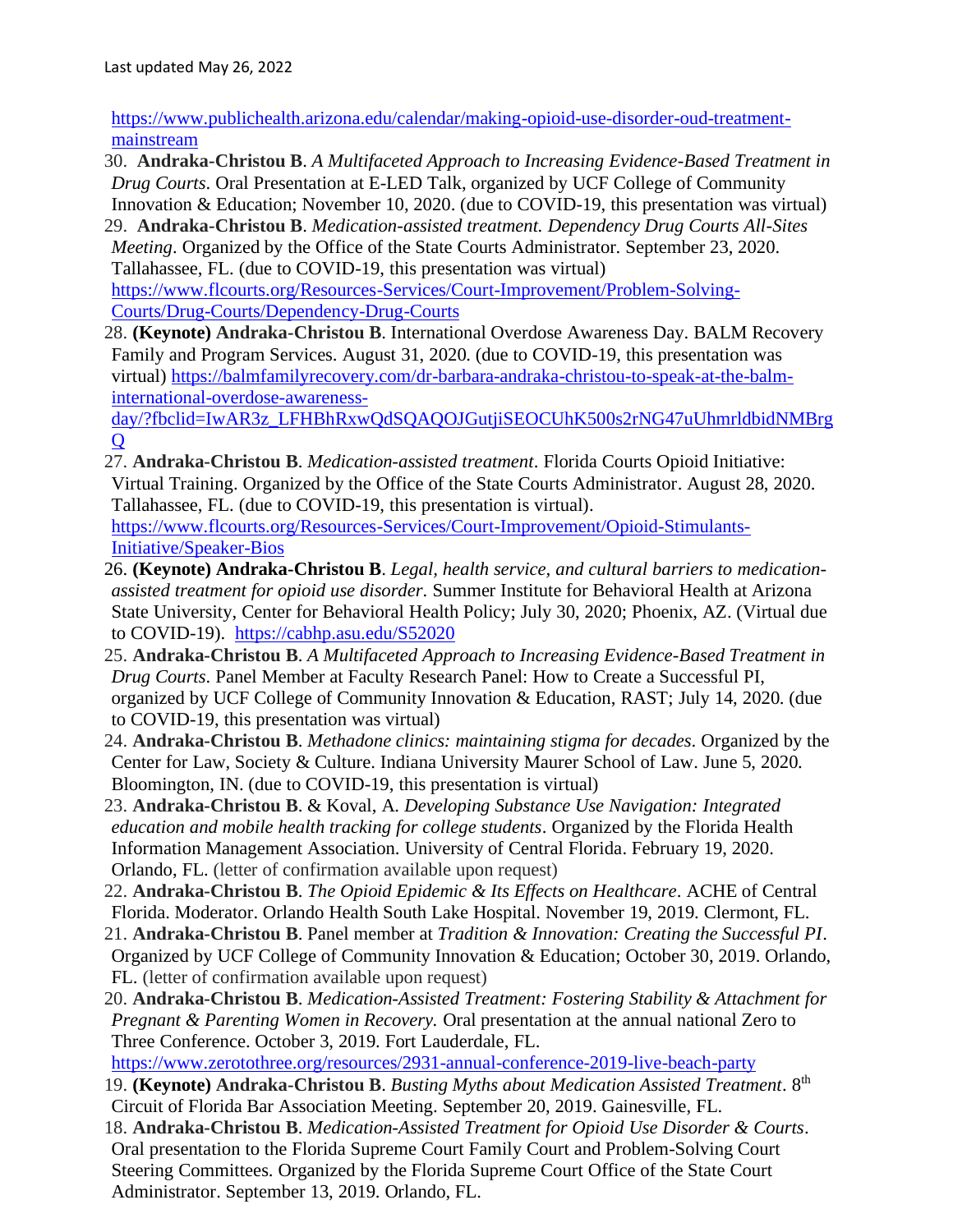17. **Andraka-Christou B**. *The Opioid Crisis – How it Impacts You*. Oral presentation. Organized by the Florida Department of Children & Families. Ft. Lauderdale, FL. Broward County Court House. August 29, 2019.

[https://www.unitedwaybroward.org/sites/default/files/images/Events/Commission\\_OpioidCourth](https://www.unitedwaybroward.org/sites/default/files/images/Events/Commission_OpioidCourthouse_Flyer_2019.pdf) [ouse\\_Flyer\\_2019.pdf](https://www.unitedwaybroward.org/sites/default/files/images/Events/Commission_OpioidCourthouse_Flyer_2019.pdf)

- 16. **Andraka-Christou B**. *Medication-Assisted Treatment for Opioid use Disorder*. Panel Member. Early Childhood Court All-Sites Meeting. Organized by the Florida Department of Children & Families. June 14, 2019. Orlando, FL.
- 15. **Andraka-Christou B**. Drug Courts & Medication-Assisted Treatment. Oral Presentation. Drug Court Improvement Panel. Florida Supreme Court Annex. May 13, 2019. Tallahassee, FL.
- 14. **Andraka-Christou, B**. *The Opioid Epidemic & Its Effects on Healthcare*. ACHE of Central Florida. Moderator. Florida Hospital Waterman. October 25, 2018. Tavares, FL.
- 13. **Andraka-Christou, B**. *Barriers to Medication-Assisted Treatment for Opioid Use Disorder*. Panel Member at Our Community, Our Health: Starting a National Conversation about Health Research. University of Florida. May 21, 2018. Gainesville, FL.

[https://www.gainesville.com/story/lifestyle/health-fitness/2018/05/22/experts-discuss-opioid](https://www.gainesville.com/story/lifestyle/health-fitness/2018/05/22/experts-discuss-opioid-treatments/12074401007/)[treatments/12074401007/](https://www.gainesville.com/story/lifestyle/health-fitness/2018/05/22/experts-discuss-opioid-treatments/12074401007/)

- 12. **Andraka-Christou, B**. *Social & Legal Barriers to Medication-Assisted Treatment for Opioid Addiction*. Oral presentation at: National Advocates Society Annual Conference; July 27, 2017; Bloomington, IN.
- 11. **Andraka-Christou, B**. *Medication-Assisted Treatment and Indiana Drug Courts*. Oral presentation at Breakfast Learning Series at: Ivy Tech Community College; January 20, 2017; Bloomington, IN.
- 10. **Andraka-Christou, B**. Moderator at: *IU World AIDS Day Event, School of Public & Environmental Affairs*; December 1, 2016; Bloomington, IN.
- 9. **(Keynote)** Duwve, J. & **Andraka-Christou, B**. *Misconceptions about Opioid Addiction and Treatment*. Monroe County CARES Fall Community Event; November 10, 2016; Bloomington, IN.
- 8. **Andraka-Christou, B**. *Increasing Access to Medication-Assisted Treatment for Opioid Dependence.* Oral presentation at: Harm Reduction Coalition Mini-Conference; October 8, 2016; Bloomington, IN.
- 7. **Andraka-Christou, B**., Bauman, M. & Yoak. S. *Medical, Social and Legal Perspectives on Fetal Tissue Donation*. Oral presentation at: Mini IU, Indiana University; June 14, 2016; Bloomington, IN.
- 6. **Andraka-Christou, B**. & Madeira, J. *IVF Law and Politics: A Comparative Perspective*. Oral presentation at: Indiana University Polish Studies Center; February 11, 2016; Bloomington, IN. <https://www.repository.law.indiana.edu/cgi/viewcontent.cgi?article=1704&context=ila>
- 5. **Andraka-Christou, B**. *Underuse of Medication-Assisted Treatment*. Oral presentation at: Indiana University Poynter Center for the Study of Ethics and American Institutions; January 25, 2016; Bloomington, IN.
- 4. **Andraka-Christou, B**. *Introduction to U.S. Patent* Law. Oral presentation at: National Center for Research and Development; July 2015; Warsaw, Poland.
- 3. **Andraka-Christou, B**. *Legal Reasons for Underuse of Medication-Assisted Treatment.* Oral presentation at: Addiction Psychiatry Symposium, Indiana University School of Medicine; November 17, 2015; Indianapolis, IN.

2. **Andraka-Christou, B**., Bauman, M. & Yoak. S. *Fetal Tissue Research: Medical, Legal, & Ethical Issues.* Panel member at: Indiana University Poynter Center for the Study of Ethics and American Institutions; October 27, 2015; Bloomington, IN.

1. **Andraka-Christou, B**. *Your Kids and Killer Drugs, Community Education.* Panel member at: Local Council of Women Annual Meeting; March 8, 2015; Bloomington, IN.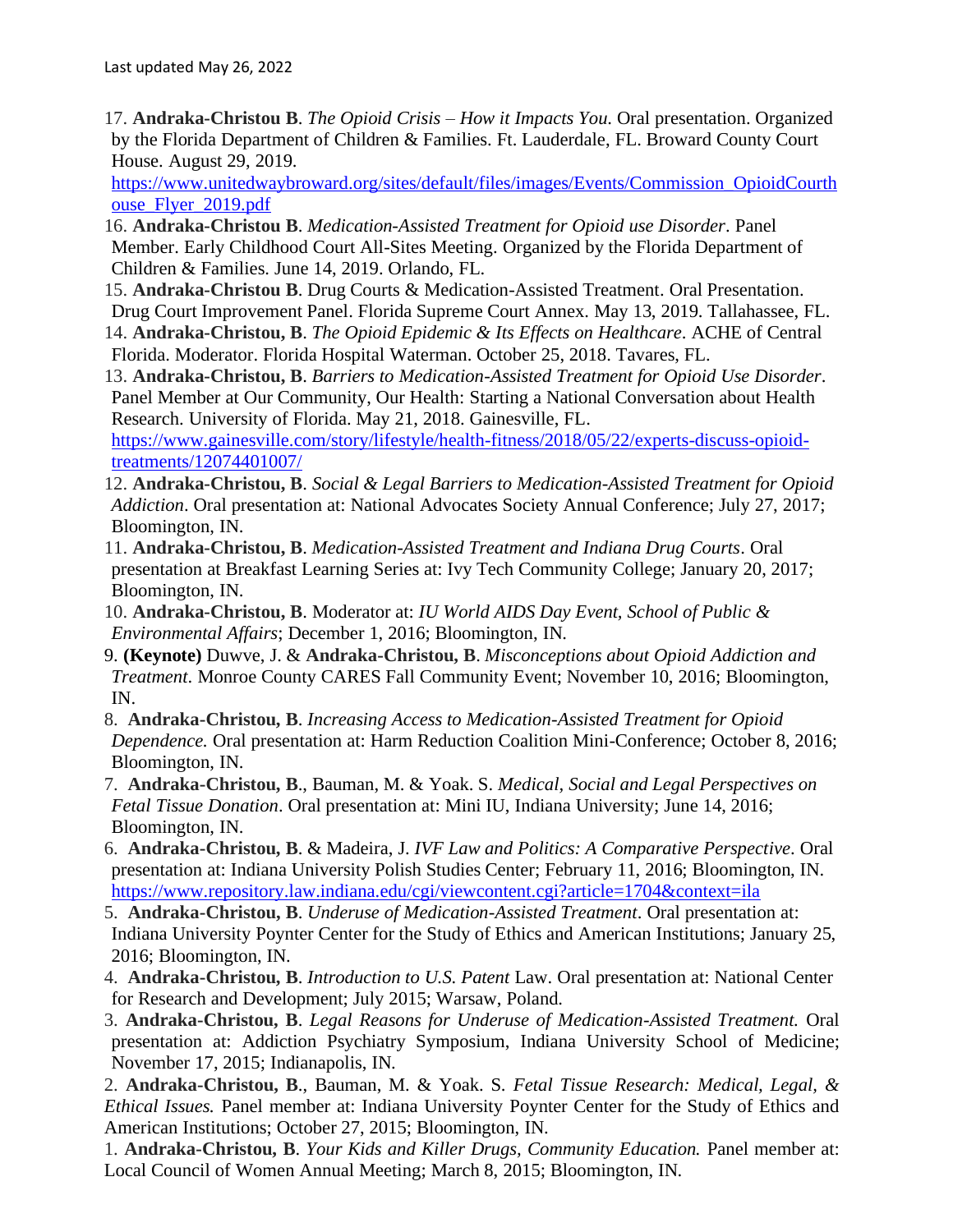#### **NATIONAL PEER-REVIEWED CONFERENCE PRESENTATIONS (including scheduled)**

43. Harris S, **Andraka-Christou B**, Totaram R, Randall-Kosich O, Rivera-Atilano R. *Understanding Access to Substance Use Disorder Treatment for U.S. College Students During the COVID-19 Pandemic*. Oral Presentation at annual meeting of the Society for Applied Anthropology; March 22, 2022; Salt Lake City, UT. (presented by Harris.) [https://www.appliedanthro.org/application/files/5116/4453/4914/PRELIMINARY\\_PROG\\_2022\\_2](https://www.appliedanthro.org/application/files/5116/4453/4914/PRELIMINARY_PROG_2022_2-10-22.pdf) [-10-22.pdf](https://www.appliedanthro.org/application/files/5116/4453/4914/PRELIMINARY_PROG_2022_2-10-22.pdf)

42. **Andraka-Christou B**, Ahmed F, Totaram R, Clark MH, Atkins D, Del Pozo B. *Court staff perceptions of "trustworthy" providers of medications for opioid use disorder annual conference*. Oral presentation at annual Academic Consortium on Criminal Justice Health. April 6, 2022; Virtual. <https://www.accjh.org/sites/default/files/2022%20Conference%20Schedule.pdf>

- 41. **Andraka-Christou B**, Atkins D, Asi Y. *Mentoring women graduate students seeking a career in substance use disorder research*. Oral presentation at: American Society of Addiction Medicine annual conference; April 1, 2022; Hollywood, FL. [https://www.eventscribe.com/upload/planner/PDFs/AC\\_2022\\_Prelim\\_Web2\\_100.pdf](https://www.eventscribe.com/upload/planner/PDFs/AC_2022_Prelim_Web2_100.pdf)
- 40. Totaram R<sup>s</sup>, Ahmed F<sup>s</sup>, Andraka-Christou B, Atkins D, Asi Y. *Family dependency drug court service modifications during COVID-19*. Poster presentation at: American Society of Addiction Medicine annual conference; April 1, 2022; Hollywood, FL (presented by Totaram and Ahmed.) [https://www.eventscribe.com/upload/planner/PDFs/AC\\_2022\\_Prelim\\_Web2\\_100.pdf](https://www.eventscribe.com/upload/planner/PDFs/AC_2022_Prelim_Web2_100.pdf)
- 39. Andraka-Christou B, McAvoy E<sup>s</sup>, Ohama M, Golan M<sup>s</sup>, Taylor E, Stein B. Toward a *comprehensive framework of pain medication prescribing and dispensing state laws*. Poster presentation at: Addiction Health Services Research Conference. October 13, 2021 (Virtual due to COVID-19).<https://brandeis.app.box.com/s/gijvl6djvyxnciuf0o6mg8oqy2djziim>
- 38. Andraka-Christou B, Bouskill K, Haffajee R, Randall-Kosich O<sup>s</sup>, Golan M, Totaram R<sup>s</sup>, Stein B. *State Substance Use Disorder Treatment Policies in Response to COVID-19*. Oral presentation at: Academy Health: Annual Research Meeting. June 15, 2021. (Virtual due to COVID-19).

[https://academyhealth.confex.com/academyhealth/2021arm/meetingapp.cgi/Search/0?sort=Relev](https://academyhealth.confex.com/academyhealth/2021arm/meetingapp.cgi/Search/0?sort=Relevance&size=10&page=1&searchterm=andraka) [ance&size=10&page=1&searchterm=andraka](https://academyhealth.confex.com/academyhealth/2021arm/meetingapp.cgi/Search/0?sort=Relevance&size=10&page=1&searchterm=andraka)

37. Andraka-Christou B, Koval A, Randall-Kosich O<sup>s</sup>, Totaram R<sup>s</sup>, Atkins D, Mazurenko O, Belanger K. *Operationalization of Family Integration into Substance Use Disorder Treatment: A Mixed Method Study*. Poster presentation at: Academy Health: Annual Research Meeting. June 15, 2021. (Virtual due to COVID-19).

[https://academyhealth.confex.com/academyhealth/2021arm/meetingapp.cgi/Search/0?sort=Relev](https://academyhealth.confex.com/academyhealth/2021arm/meetingapp.cgi/Search/0?sort=Relevance&size=10&page=1&searchterm=andraka) [ance&size=10&page=1&searchterm=andraka](https://academyhealth.confex.com/academyhealth/2021arm/meetingapp.cgi/Search/0?sort=Relevance&size=10&page=1&searchterm=andraka)

- 36. **Andraka-Christou B**, Atkins D, Clarke MH. *Problematic policies regarding medications for opioid use disorder among Florida courts*. Poster presented at: American Society of Addiction Medicine Annual Conference. April 22-24, 2021. (Virtual due to COVID-19). [https://www.eventscribe.com/upload/planner/PDFs/ASAMVirtual2021Program\\_94.pdf](https://www.eventscribe.com/upload/planner/PDFs/ASAMVirtual2021Program_94.pdf)
- 35. **Andraka-Christou B**, Clarke MH, Atkins D. *Training impacts some court staff beliefs about medications for opioid use disorder*. Poster presented at: American Society of Addiction Medicine Annual Conference; April 22-24, 2021. (Virtual due to COVID-19). [https://www.eventscribe.com/upload/planner/PDFs/ASAMVirtual2021Program\\_94.pdf](https://www.eventscribe.com/upload/planner/PDFs/ASAMVirtual2021Program_94.pdf)
- 34. **Andraka-Christou B**, Gordon A, Bouskill K, Smart R, Randall-Kosich O *<sup>S</sup>* , Golan M *<sup>S</sup>* , Totaram R*<sup>S</sup>* , Stein B. *Towards a Typology of Office-Based Buprenorphine Treatment Laws: Themes from a Review of State Laws*. Poster presented at: Annual Addiction Health Services Research Annual Conference; October 2020. (Virtual due to COVID-19). <https://ascpjournal.biomedcentral.com/articles/10.1186/s13722-020-00208-4>
- 33. Randall-Kosich O *S* , **Andraka-Christou B**, Totaram R*<sup>S</sup>* , Cortelyou-Ward K, Mazurenko O, Atkins D, Koval A. *Operationalizing person-centered care in substance use disorder and mental*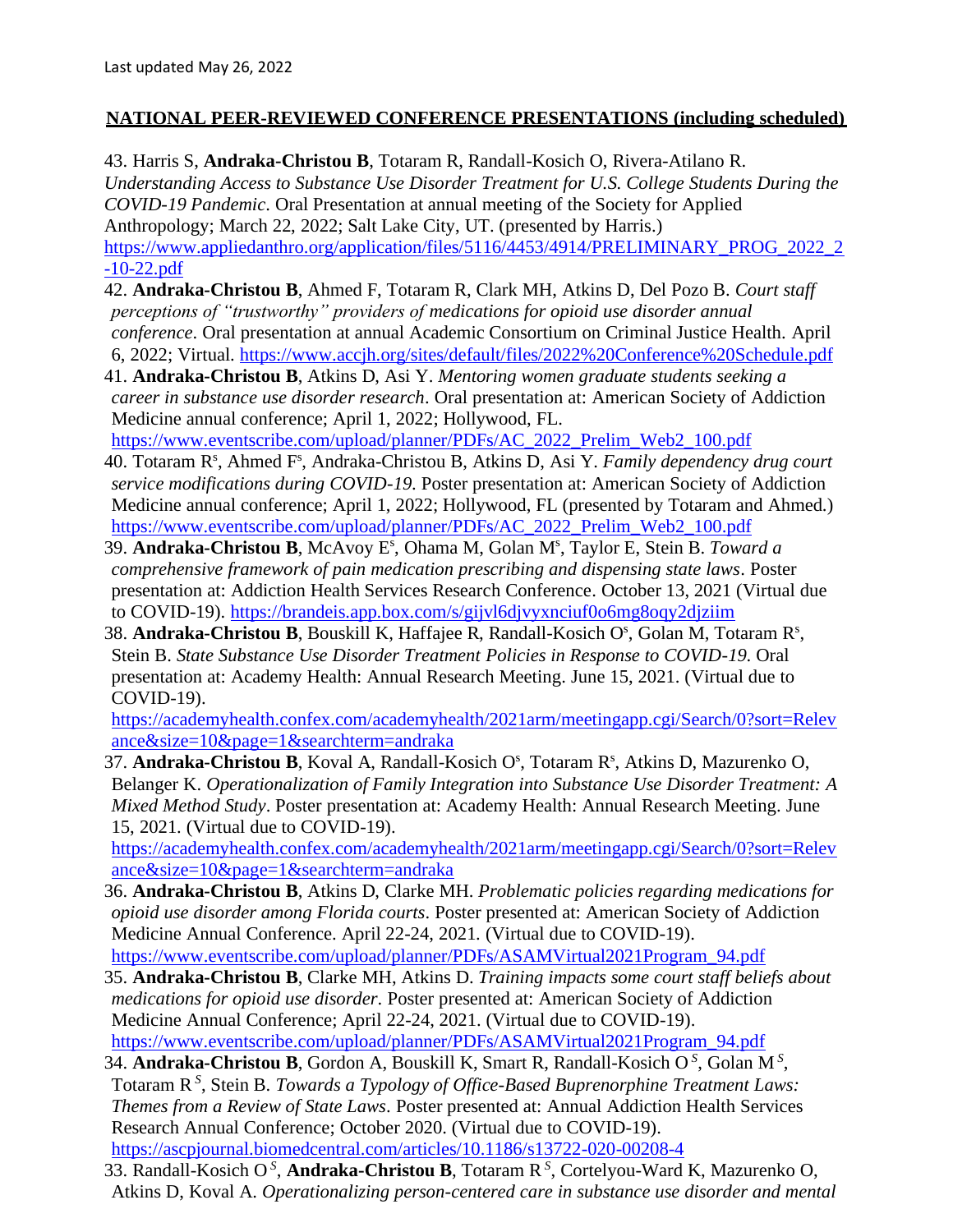*health disorder treatment: How can behavioral health treatment centers implement "respect for*  patients' values, preferences, and expressed needs?" A qualitative study. Poster presented at: Addiction Health Services Research Annual Conference; October 2020. (Virtual due to COVID-19).<https://ascpjournal.biomedcentral.com/articles/10.1186/s13722-020-00208-4>

- 32. **Andraka-Christou B**, Atkins D, Ahmed F *<sup>S</sup>* . *Florida court staff beliefs and social norms regarding medications for opioid use disorder*. Poster presented at: American Public Health Association Annual Meeting; October 2020; San Francisco, CA. (Virtual due to COVID-19)
- 31. **Andraka-Christou B**, Yara A, Totaram R*<sup>S</sup>* . *Court staff content and style preferences for educational videos about medication-assisted treatment.* Poster presented at: American Public Health Association Annual Meeting; October 2020; San Francisco, CA. (Virtual due to COVID-19).

[https://apha.confex.com/apha/2020/meetingapi.cgi/Paper/469720?filename=2020\\_Abstract4697](https://apha.confex.com/apha/2020/meetingapi.cgi/Paper/469720?filename=2020_Abstract469720.html&template=Word) [20.html&template=Word](https://apha.confex.com/apha/2020/meetingapi.cgi/Paper/469720?filename=2020_Abstract469720.html&template=Word)

- 30. **Andraka-Christou B**, Gordon A, Bouskill K, Smart R., Randall-Kosich O *S* , Golan M *<sup>S</sup>* , Totaram R *S* , Stein B. *Towards a Typology of Office-Based Buprenorphine Treatment Laws: Themes from a Review of State Laws*. Poster presented at: Academy Health Annual Research Meeting; July 2020; Boston, MA. (moved to virtual format due to COVID-19; presented by O. Randall-Kosich).<https://ascpjournal.biomedcentral.com/articles/10.1186/s13722-020-00208-4>
- 29. Silverman R, Madeira J, **Andraka-Christou B.** *Crisis Equals Opportunity & Danger. The opioid epidemic, problem-solving courts, and the manufacture of a new medical device market.* Oral Presentation at: Harvard University Petrie-Flom Center Annual Conference; May 8, 2020; Cambridge, MA. (presented by Silverman, R.) (moved to virtual format due to COVID-19). <https://petrieflom.law.harvard.edu/events/details/2020-petrie-flom-center-annual-conference>
- 28. Randall-Kosich O *<sup>S</sup>* , **Andraka-Christou B**, Totaram R*<sup>S</sup>* . *Reasons for Starting and Stopping Medications for Opioid Use Disorder: A Qualitative Study*. Poster presentation at: *American Society of Addiction Medicine* Annual Conference; April 3, 2020; Denver, CO*.* (presented by Randall-Kosich  $O<sup>S</sup>$ ) (moved to virtual format due to COVID-19). <https://www.eventscribe.com/2020/posters/ASAM/ListView.asp>
- 27. Andraka-Christou B<sup>S</sup>, Totaram R<sup>S</sup>, Randall-Kosich<sup>S</sup>. Reasons for Starting and Stopping *Medications for Opioid Use Disorder: A Qualitative Study*. Poster presentation at: *American Association for the Treatment of Opioid Addiction* Annual Conference; October 21, 2019; Orlando, FL*.*

<https://www.eventscribe.com/2019/AATOD/SearchByBucket.asp?pfp=PosterTitle&bm=4>

- 26. Stein B, Smart R, **Andraka-Christou B.** *A Typology of Policies and Policy Ingredients Affecting Opioid Treatment: The Devil is in the Details*. Oral presentation at Addiction Health Services Research Conference. October 19, 2019. University of Utah, Park City, UT. (presented by Stein, B.) [https://medicine.utah.edu/internalmedicine/epidemiology/parcka/ahsr](https://medicine.utah.edu/internalmedicine/epidemiology/parcka/ahsr-conference/presentation-pdfs/bradley-stein.pdf)[conference/presentation-pdfs/bradley-stein.pdf](https://medicine.utah.edu/internalmedicine/epidemiology/parcka/ahsr-conference/presentation-pdfs/bradley-stein.pdf)
- 25. **Andraka-Christou B**. *Data sharing and governance challenges in designing a mobile application and provider portal for college students with substance use disorders.* Oral presentation at: Florida Health Information Management Association; July 28-31, 2019; Orlando, FL.
- 24. **Andraka-Christou B**, Gabriel M, Madeira J, Silverman R. *[Indiana](https://academyhealth.confex.com/academyhealth/2018arm/meetingapp.cgi/Paper/27378) Court Personnel Attitudes towards Medication-Assisted Treatments for Opioid Use Disorder.* Poster presentation at: Academy Health, Annual Research Meeting; June 2, 2019; Washington, D.C. <https://academyhealth.confex.com/academyhealth/2019arm/meetingapp.cgi/Session/21611>
- 23. **Andraka-Christou B**. *[Indiana](https://academyhealth.confex.com/academyhealth/2018arm/meetingapp.cgi/Paper/27378) Court Employees' Attitudes towards Medication-Assisted Treatments for Opioid Use Disorder.* Oral presentation for award winners: American Society of Addiction Medicine, Annual Meeting; April 6, 2019; Orlando, FL. [https://www.eventscribe.com/upload/planner/links/FinalProgram2019\\_RevI-web2\\_65.pdf](https://www.eventscribe.com/upload/planner/links/FinalProgram2019_RevI-web2_65.pdf)
- 22. **Andraka-Christou B**, Gabriel M, Madeira J, Silverman R. *[Indiana](https://academyhealth.confex.com/academyhealth/2018arm/meetingapp.cgi/Paper/27378) Court Employees'*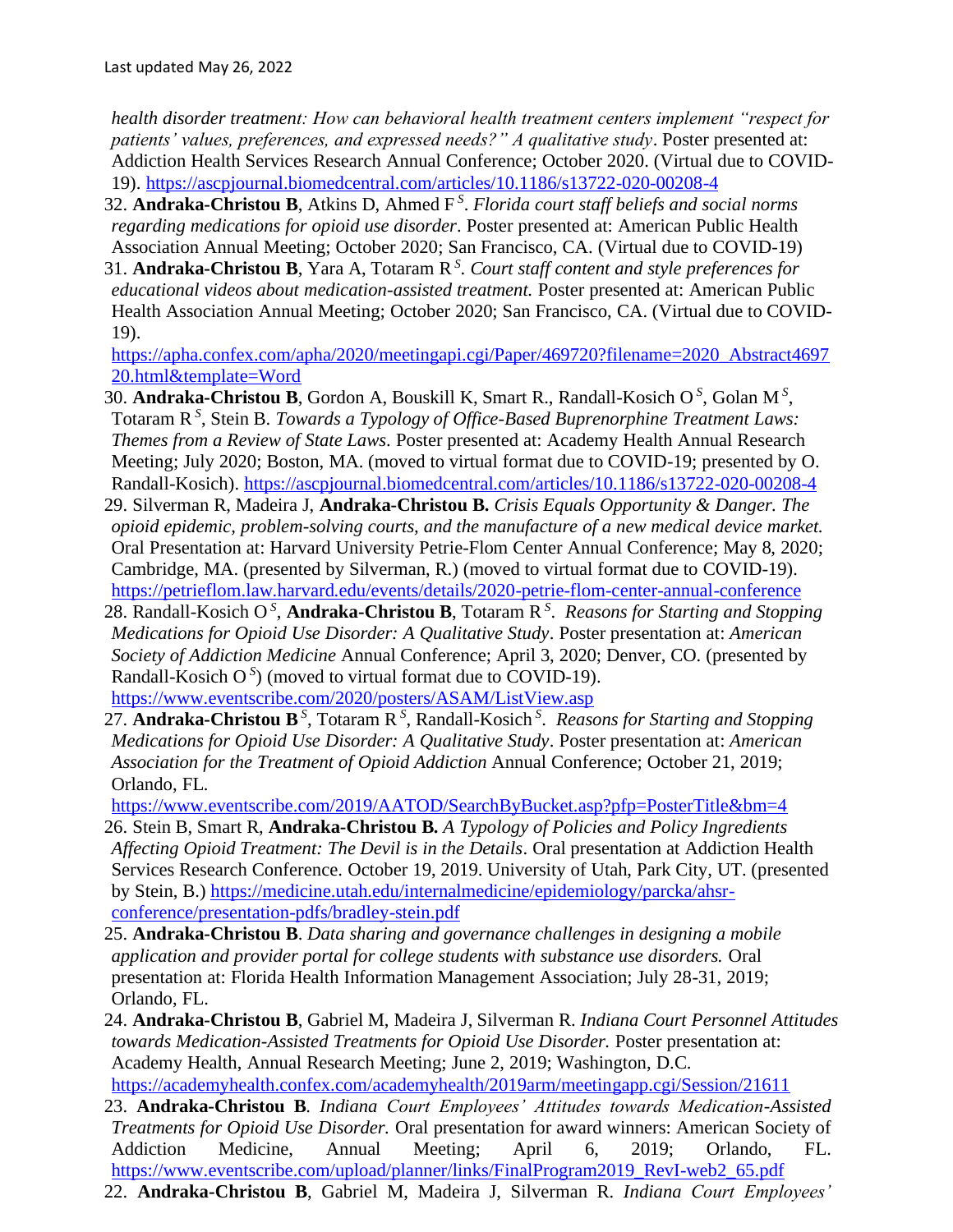*Attitudes towards Medication-Assisted Treatments for Opioid Use Disorder.* Poster presentation at: American Society of Addiction Medicine, Annual Meeting; April 6, 2019; Orlando, FL. <https://www.eventscribe.com/2019/posters/ASAM/ListView.asp>

- 21. Haffajee R, **Andraka-Christou B**, Buche J, Foney D, Beck A. *Nurse Practitioner and Physician Assistant Provision of MAT for Opioid Use Disorder.* Poster presentation at: American Society of Addiction Medicine, Annual Meeting; April 5, 2019; Orlando, FL. (poster presented by Haffajee, R.) <https://www.eventscribe.com/2019/posters/ASAM/ListView.asp>
- 20. **Andraka-Christou B,** Capone M. *[A Qualitative Study Comparing Physician-Reported](https://academyhealth.confex.com/academyhealth/2018arm/meetingapp.cgi/Paper/25105)  [Barriers to Treating Addiction Using Buprenorphine and Extended-Release Naltrexone?](https://academyhealth.confex.com/academyhealth/2018arm/meetingapp.cgi/Paper/25105)* Poster presentation at: Academy Health, Annual Research Meeting; June 23, 2018; Seattle, WA. [https://academyhealth.org/sites/default/files/arm\\_2018\\_agenda\\_book\\_1.pdf](https://academyhealth.org/sites/default/files/arm_2018_agenda_book_1.pdf)
- 19. **Andraka-Christou B,** Madeira J. *College Student Preferences with Respect to Educational Videos about Substance Use Disorder and Treatment.* Poster presentation at: Academy Health, Annual Research Meeting; June 23, 2018; Seattle, WA.

[https://academyhealth.org/sites/default/files/arm\\_2018\\_agenda\\_book\\_1.pdf](https://academyhealth.org/sites/default/files/arm_2018_agenda_book_1.pdf)

- 18. Haffajee R, Singer P, **Andraka-Christou B**, Dormond M., Atterman J, Schreiber J. *[Behavioral Health Workforce Implementation Challenges Related to Medication Assisted](https://academyhealth.confex.com/academyhealth/2018arm/meetingapp.cgi/Paper/27378)  [Treatment](https://academyhealth.confex.com/academyhealth/2018arm/meetingapp.cgi/Paper/27378)* Poster presentation at: Academy Health, Annual Research Meeting; June 23, 2018; Seattle, WA. (poster presented by Haffajee, R.) [https://academyhealth.org/sites/default/files/arm\\_2018\\_agenda\\_book\\_1.pdf](https://academyhealth.org/sites/default/files/arm_2018_agenda_book_1.pdf)
- 17. Mazurenko O, **Andraka-Christou B**, Bair M, Roudebush R, Kara A, Harle C. *[Perceptions of](https://academyhealth.confex.com/academyhealth/2018arm/meetingapp.cgi/Paper/23072)  [Hospitalists and Inpatient Nurses on Pain Care: A Qualitative Study Focused on Opioid](https://academyhealth.confex.com/academyhealth/2018arm/meetingapp.cgi/Paper/23072)  [Therapy.](https://academyhealth.confex.com/academyhealth/2018arm/meetingapp.cgi/Paper/23072)* Poster presentation at: Academy Health, Annual Research Meeting; June 23, 2018; Seattle, WA. (poster presented by Mazurenko, O.)
- 16. **Andraka-Christou B**, Rager J, Brown-Podgorski B, Silverman R, Watson D. *Pain Clinic Definitions in the Medical Literature and State Laws: Review & Comparison.* Oral presentation at: 41st Annual American Society of Law, Medicine & Ethics Conference; June 25, 2018. Cleveland, OH.
- 15. Mazurenko O, **Andraka-Christou B**, Bair M, Kara A, Harle C. *Balancing Patient-Centeredness and Patient Safety in the Hospitals: The Case of Pain Care and Patient Satisfaction.* Poster presentation at: Association for Clinical & Translational Science Annual Conference; April 21, 2018; Washington, DC. (presented by Mazurenko, O.)
- 14. Danielson EC, Mazurenko O, **Andraka-Christou B**, DiIulio J, Downs SM, Hurley RW, Harle CA. *How do primary care clinicians and patients discuss risks, benefits, and goals in chronic opioid therapy?* Poster presentation at: American Pain Society Scientific Summit; February 5, 2018; Anaheim, CA (presented by Danielson, E.)
- 13. **Andraka-Christou** B. *Policies Encouraging Drug Courts to Allow Medication-Assisted Treatment for Opioid Use Disorder*. Oral presentation at: Academy Health National Health Policy Conference; February 5, 2018; Washington DC.
- 12. **Andraka-Christou B**. *Medication-Assisted Treatment for Addiction in the News Media versus Medical Journals: A Qualitative Study of The New York Times, The Lancet, and JAMA*. Oral presentation at: Academy Health Annual Research Conference; June 25, 2017. New Orleans, LA.
- 11. **Andraka-Christou, B**, Dilulio J, Danielson E, Downs S, Harle C. *Clinician-Patient Discussions of Opioid Risks, Opioid Benefits, & Pain Management Goals: A Qualitative Study of Primary Care Visits*. Poster presentation at: Academy Health Annual Research Conference; June 26, 2017; New Orleans, LA.
- 10. **Andraka-Christou B**, Beletsky L, Haffajee R. *Using the Law to Curb the Opioid Crisis:*

*Challenges and Opportunities*. Panel member at: 40th Annual American Society of Law, Medicine and Ethics Health Law Professors Conference; June 9, 2017; Atlanta, GA.

9. **Andraka-Christou B**, Andraka T. *Evidence-Based Opioid Treatment in Drug Courts.* Oral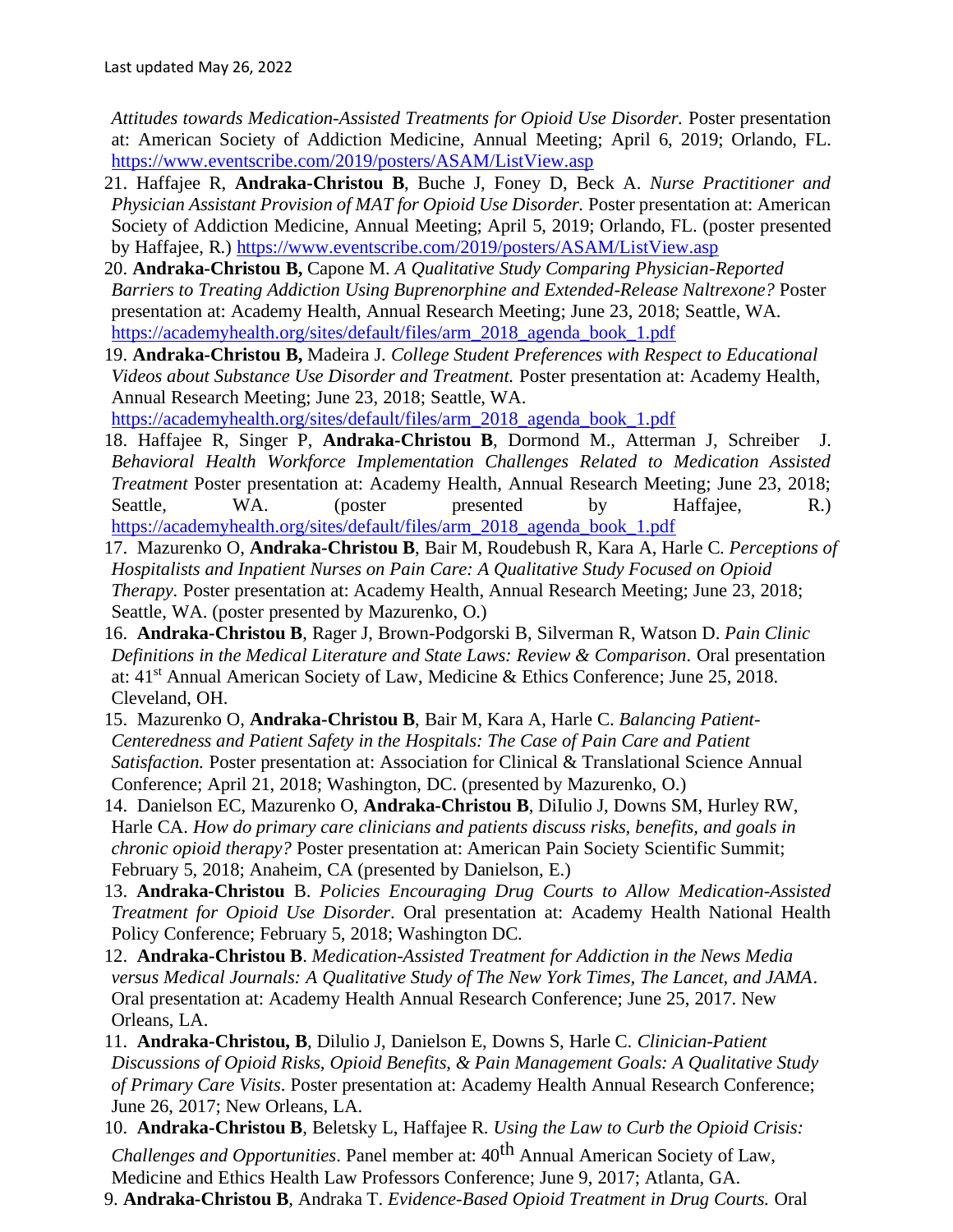presentation at: Spring National Conference on Correctional Healthcare; May 2, 2017; Atlanta, GA. <https://www.ncchc.org/SC17-proceedings>

- 8. **Andraka-Christou B**, Capone M. *Barriers to Physician Participation in the Addiction Treatment Workforce.* Poster presentation at: Annual Conference of the Accreditation Council for Graduate Medical Education; March 9, 2017; Orlando, FL.
- 7. **Andraka-Christou B***. U.S. History of Drug Treatment: Law, Policy, &Medicine.* Oral presentation at: Social Science History Association Annual Conference; November 18, 2016; Chicago, IL.
- 6. **Andraka-Christou B**. *Improving Addiction Treatment in the Criminal Justice System.* Oral presentation at: American Public Health Association Annual Conference; November 1, 2016; Denver, CO.
- 5. **Andraka-Christou B**. *Underuse of Medication-Assisted Treatment in Drug Courts.* Oral presentation at: Society for the Study of Social Problems Annual Conference; August 19, 2016; Seattle, WA.
- 4. **Andraka-Christou B**. *Legal Barriers to Physician Treatment of Addiction.* Oral presentation at: Law & Society Annual Meeting; June 4, 2016; New Orleans, LA.
- 3. **Andraka-Christou B**. *Underuse of Medication-Assisted Treatment in Drug Courts.* Poster presentation at: American Society of Addiction Medicine Annual Conference; April 15, 2016; Baltimore, MD.
- 2. **Andraka-Christou B**. *Science, Not Spirituality: The Need for Pharmaceutical Treatment of Opioid Addiction in the Criminal Justice System.* Oral presentation at: World Congress of the International Association for the Philosophy of Law & Social Philosophy; June 30, 2015; Washington, DC.
- 1. **Andraka-Christou B**. *Science, Not Spirituality: The Need for Pharmaceutical Treatment of Opioid Addiction in the Criminal Justice System.* Oral presentation at: Law & Society Annual Meeting; May 28, 2015; Seattle, WA.

## **REGIONAL/LOCAL PEER-REVIEWED CONFERENCE PRESENTATIONS**

14. Ahmed F<sup>S</sup>, Totaram R<sup>S</sup>, Andraka-Christou B, Asi Y, Atkins D. *Barriers and Facilitators of Implementation of Evidence-based Practices in Five Florida Family Dependency Drug Courts.* Poster presented at: UCF Annual Public Administration Research Conference; Orlando, FL; March 21, 2021 (presented by Ahmed)

- 13. Totaram R*<sup>S</sup>* , **Andraka-Christou B**, Asi Y. *Court Staff Content and Style Preferences for Educational Videos about Medication-Assisted Treatment.* Poster presented at: UCF Annual Public Administration Research Conference; Orlando, FL; March 21, 2021 (presented by Totaram.)
- 12. Totaram R<sup>S</sup>, Randall-Kosich O<sup>S</sup>, Andraka-Christou B, Ahmed F<sup>S</sup>, Pereira V<sup>S</sup>, Akil S<sup>S</sup>, Gonzalez J, Ildefonso C<sup>S</sup>, Joshi A<sup>S</sup>, El-Sabawi T, Rivera-Atilano R. *Codebook Development to Analyze Mentions of Medications for Opioid Use Disorder/Naloxone in National News Media.* Poster presented at: 2020 CCIE RAST Virtual Research Showcase; November 4, 2020 (Virtual due to COVID) (presented by Totaram)
- 11. Ahmed F<sup>S</sup>, Totaram R<sup>S</sup>, Randall-Kosich O<sup>S</sup>, Andraka-Christou B, Pereira V<sup>S</sup>, Akil S<sup>S</sup>, Gonzalez J, Ildefonso C<sup>S</sup>, Joshi A<sup>S</sup>, El-Sabawi T, Rivera-Atilano R. *Medications for Opioid Use Disorder and Naloxone in News Media from 2005-2019.* Poster presented at: 2020 CCIE RAST Virtual Research Showcase; November 4, 2020 (Virtual due to COVID) (presented by Ahmed)
- 10. **Andraka-Christou B**, Gabriel B, Madeira J, Silverman R. *Attitudes towards Medication-Assisted Treatment in Drug Courts.* Oral presentation at: University of Florida Gator Healthcare Forum; January 11, 2019; Gainesville, FL.
- 9. Totaram R*<sup>S</sup>* , Randall-Kosich O *<sup>S</sup>* , **Andraka-Christou B**. *Participating in 12-step support groups while undergoing medication-assisted treatment for opioid use disorder: a qualitative*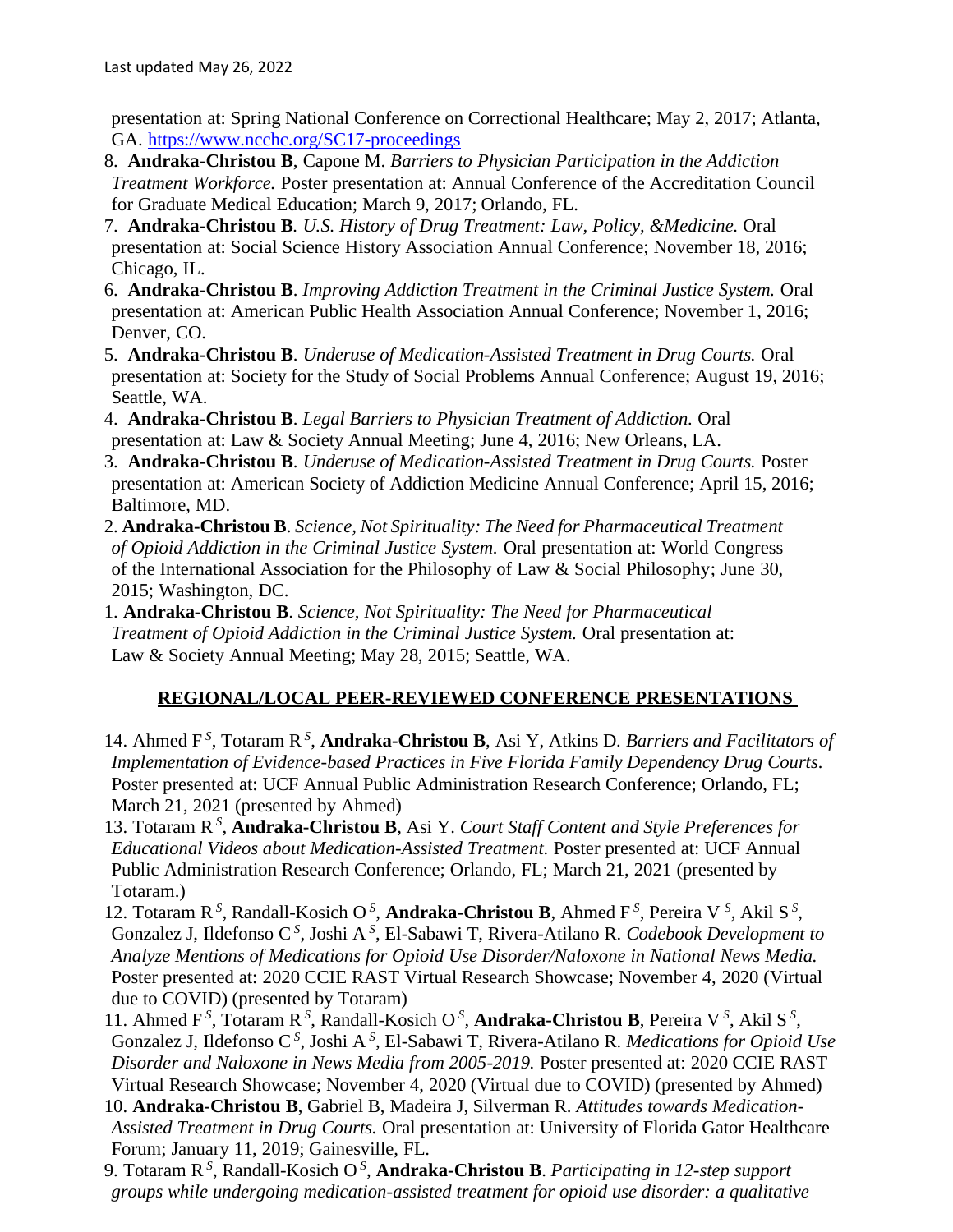*study of individuals' experiences with stigma*. Poster presentation at: University of Florida Gator Healthcare Forum; January 11, 2019; Gainesville, FL (poster presented by Totaram, R. *<sup>S</sup>* ).

- 8. Alamo J *<sup>S</sup>* , Totaram R*<sup>S</sup>* , Randall-Kosich O *<sup>S</sup>* , Nadig M, **Andraka-Christou B**. *Choosing between methadone, buprenorphine, and naltrexone: a qualitative study of individuals recovering from opioid use disorder. A qualitative study*. Poster presentation at University of Florida Gator Healthcare Forum; January 11, 2019; Gainesville, FL (poster presented by Alamo, J. *<sup>S</sup>* ).
- 7. Randall-Kosich O *<sup>S</sup>* , **Andraka-Christou B**, Totaram R*<sup>S</sup>* . *How would individuals recovering from opioid use disorder design an "ideal" treatment center? A qualitative study*. Poster presentation at University of Florida Gator Healthcare Forum; January 11, 2019; Gainesville, FL (poster presented by Randall-Kosich, O. *<sup>S</sup>* )
- 6. Totaram R*<sup>S</sup>* , Nadig M *<sup>S</sup>* , Alamo J *<sup>S</sup>* **, Andraka-Christou B**. *Narrative analysis of opioid use disorder recovery journeys involving medication-assisted treatment*. Poster presentation at University of Florida Gator Healthcare Forum; January 11, 2019; Gainesville, FL (poster presented by Totaram, R. *<sup>S</sup>* ).
- 5. **Andraka-Christou B.** *Nuances of information sharing and data display in a mobile application and portal for students with substance use disorder*. Oral presentation at: Displaying Health Data: Cases, Techniques, & Solutions Colloquium; November 29, 2018; Victoria, Canada.
- 4. Purcell, J., **Andraka-Christou B**, Christou, AG, Capone, MJ, Andraka T. *A Comparative Content Analysis of Medication-Assisted Treatment for Opioid Use Disorders in the News Media and Medical Journals*. Poster presentation at: Indiana University Clinical and Translational Sciences Institute Annual Meeting; December 5, 2017; Indianapolis, IN. (presented by Purcell, J.)
- 3. **Andraka-Christou B**. *Why So Few Physicians Treat Addiction & What We Can Do about It.* Oral presentation at: Indiana Attorney General's Bitter Pill: Rx Prescription Drug Abuse & Heroin Symposium; October 13, 2016; Indianapolis, IN. <https://www.youtube.com/watch?v=3OJOyZbTt50>
- 2. **Andraka-Christou B**. *Policy Process Lessons from the Orphan Drug Act.* Oral presentation at: McGill Annual Graduate Conference in Law; May 29, 2014; Montreal, Quebec.

1. **Andraka-Christou B**. *The Future of Electronic Litigation Management.* Oral presentation at: Legal Services Corporation Technology Innovation Grants Conference; January 16, 2014; Jacksonville, FL.

## **TEACHING/MENTORING**

- HSC 4652 Health Law & Ethics (online): Fall 2018, Fall 2019, Fall 2020, Fall 2021, Fall 2022
- PHC 6420 Case Studies in Health Law (mixed mode): Spring 2018, Spring 2020, Spring 2021, Spring 2022
- PhD dissertation committee member, Fatema Ahmed, Fall 2020-present
- PhD dissertation Co-Chair, Rachel Totaram, Spring 2021-present
- PhD dissertation Chair, Pamela Dow, Summer 2022-present
- Independent study in Qualitative Research, Sarah Akhil, Summer 2021
- Undergraduate thesis Co-Chair, Luis Culcas, Fall 2021-present
- Undergraduate thesis Chair, Isabella Arguello-Howe, Spring 2022-present

## **OTHER TEACHING/MENTORING ACHEIVEMENTS**

• Obtained *Essential Funds* from CCIE to develop and lead a mentoring for female and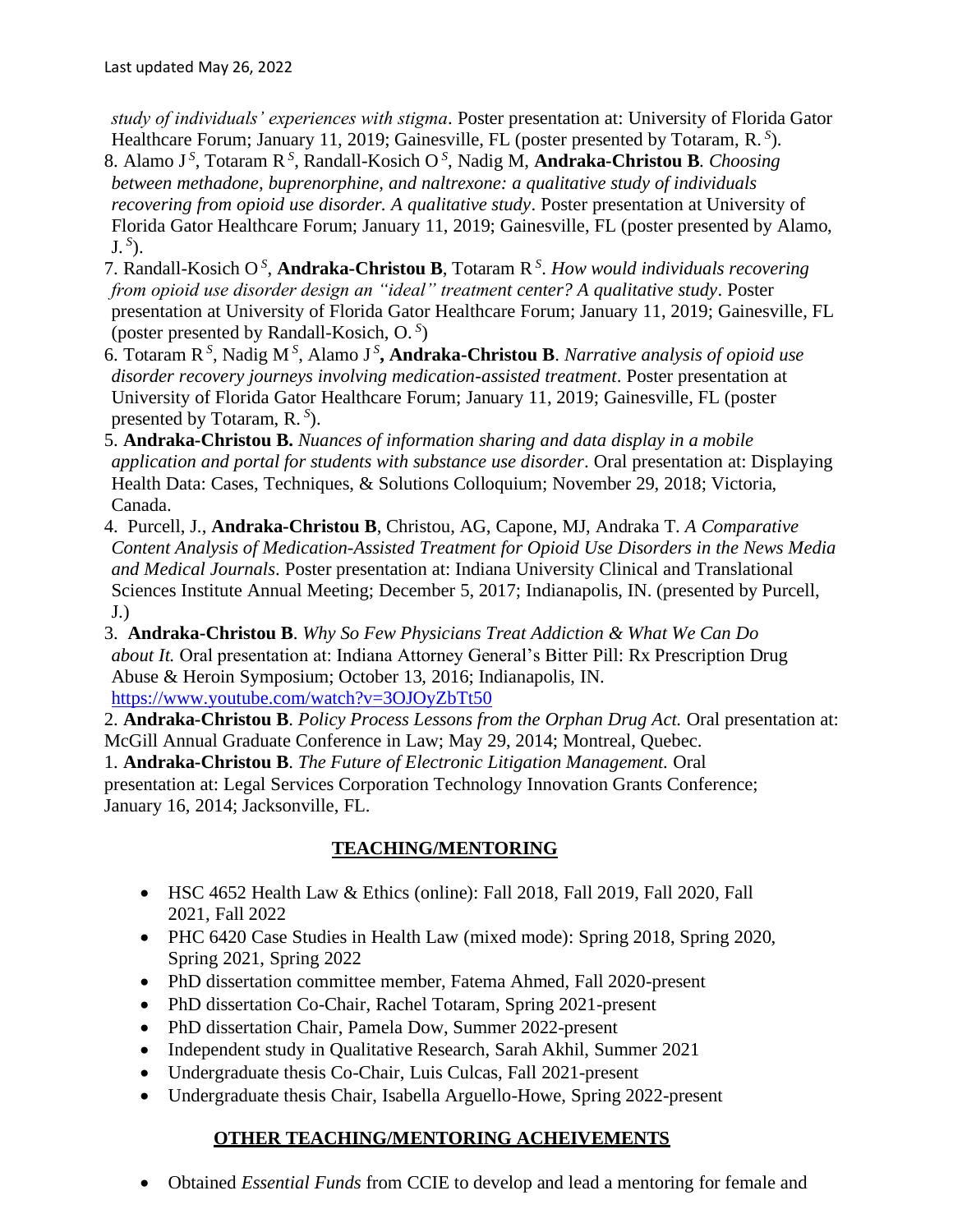minority PhD students in health services/policy planning to enter academia Pod ("Pre-Academia Fellowship for PhD Students"). Spring 2021-Present.

- Received UCF *Quality Designation Certificate* for HSC4652 Health Law and Ethics Course. 2020
- Completed Summer Teaching Workshop at UCF. Summer 2020
- HMI Annual Graduate Student Research Symposium Cofounder. Spring 2019
- Completed IDL 6543 at UCF *Interactive Distributive Learning* course during Summer 2018.
- Completed *Enhance Active Learning Using Webcourses* training at UCF during Spring 2018.

### **INTERATIONAL & NATIONAL MEDIA APPEARANCES**

- 1. Detox Debate: Controversial Treatment for Drug Addiction. THE DOCTORS TV. CBS. April 29, 2022. [https://www.thedoctorstv.com/episodes/detox-debate-controversial](https://www.thedoctorstv.com/episodes/detox-debate-controversial-treatment-for-drug-addiction-pop-star-debbie-gibsons-battle)[treatment-for-drug-addiction-pop-star-debbie-gibsons-battle](https://www.thedoctorstv.com/episodes/detox-debate-controversial-treatment-for-drug-addiction-pop-star-debbie-gibsons-battle) (nationally televised television debate)
- 2. Merali, Farrah. In the Pandemic's Shadow, the Opioid Overdose Epidemic in Washington Rages On. CANADIAN BROADCASTING CORPORATION. World News. July 2, 2021. [https://www.cbc.ca/news/world/opioid-overdose-deaths-continue-post-covid-](https://www.cbc.ca/news/world/opioid-overdose-deaths-continue-post-covid-1.6085848)[1.6085848](https://www.cbc.ca/news/world/opioid-overdose-deaths-continue-post-covid-1.6085848)
- 3. Wagner, William. From the Journals. TREATMENT MAGAZINE. June 15, 2021. [https://treatmentmagazine.com/from-the-journals-category/why-communities-need](https://treatmentmagazine.com/from-the-journals-category/why-communities-need-addiction-treatment-centers/)[addiction-treatment-centers/](https://treatmentmagazine.com/from-the-journals-category/why-communities-need-addiction-treatment-centers/)
- 4. Kiernan, John S. Drug Use by State: 2021 Problem Areas. WALLET HUB. May 11, 2021. <https://wallethub.com/edu/drug-use-by-state/35150>
- 5. Ravindranath, Mohana. Tweet of the Week. POLITICO. April 28, 2021. [https://www.politico.com/newsletters/future-pulse/2021/04/28/sob-confusion-how](https://www.politico.com/newsletters/future-pulse/2021/04/28/sob-confusion-how-voice-recognition-is-getting-shaken-up-for-health-care-794924)[voice-recognition-is-getting-shaken-up-for-health-care-794924](https://www.politico.com/newsletters/future-pulse/2021/04/28/sob-confusion-how-voice-recognition-is-getting-shaken-up-for-health-care-794924)
- 6. Henderson, Emily. CARA bill to increase nurse practitioner's buprenorphine prescribing falls short. MEDICAL NEWS LIFESCIENCES. April 9, 2021. [https://www.news](https://www.news-medical.net/news/20210409/CARA-bill-to-increase-nurse-practitionere28099s-buprenorphine-prescribing-falls-short.aspx)[medical.net/news/20210409/CARA-bill-to-increase-nurse-practitionere28099s](https://www.news-medical.net/news/20210409/CARA-bill-to-increase-nurse-practitionere28099s-buprenorphine-prescribing-falls-short.aspx)[buprenorphine-prescribing-falls-short.aspx](https://www.news-medical.net/news/20210409/CARA-bill-to-increase-nurse-practitionere28099s-buprenorphine-prescribing-falls-short.aspx)
- 7. Gajewski, Micha. States Scramble to Deal with the Compounding Covid and Opioid Epidemic. FORBES. July 29, 2020. [https://www.forbes.com/sites/mishagajewski/2020/07/29/states-scramble-to-deal-with](https://www.forbes.com/sites/mishagajewski/2020/07/29/states-scramble-to-deal-with-the-compounding-covid-and-opioid-epidemic/?sh=5e4aab157f56)[the-compounding-covid-and-opioid-epidemic/?sh=5e4aab157f56](https://www.forbes.com/sites/mishagajewski/2020/07/29/states-scramble-to-deal-with-the-compounding-covid-and-opioid-epidemic/?sh=5e4aab157f56)
- 8. Feibel, Carrie. To Stop Deadly Overdoses, 'The Opioid Fix' Urges Better Use of Tools We Already Have. NPR. July 21, 2020. [https://www.npr.org/sections/health](https://www.npr.org/sections/health-shots/2020/07/21/893387213/to-stop-deadly-overdoses-the-opioid-fix-urges-better-use-of-tools-we-already-hav)[shots/2020/07/21/893387213/to-stop-deadly-overdoses-the-opioid-fix-urges-better-use](https://www.npr.org/sections/health-shots/2020/07/21/893387213/to-stop-deadly-overdoses-the-opioid-fix-urges-better-use-of-tools-we-already-hav)[of-tools-we-already-hav](https://www.npr.org/sections/health-shots/2020/07/21/893387213/to-stop-deadly-overdoses-the-opioid-fix-urges-better-use-of-tools-we-already-hav) (entire story focused on my book, The Opioid Fix)
- 9. Rose, Julie. Pandemic Freedom Opioid Crisis During COVID-19 Meritocracy. Top of Mind (Podcast). Sirius XM and BYU Radio. May 15, 2020. [https://www.byuradio.org/episode/271f7704-97f2-40d0-9cc1-dd0ea4bffeb0/top-of](https://www.byuradio.org/episode/271f7704-97f2-40d0-9cc1-dd0ea4bffeb0/top-of-mind-with-julie-rose-pandemic-freedom-opioids-during-covid-19-meritocracy)[mind-with-julie-rose-pandemic-freedom-opioids-during-covid-19-meritocracy](https://www.byuradio.org/episode/271f7704-97f2-40d0-9cc1-dd0ea4bffeb0/top-of-mind-with-julie-rose-pandemic-freedom-opioids-during-covid-19-meritocracy) (live radio interview)
- 10. Harper, Jake. Addiction Clinics Market Unproven Infusion Treatments to Desperate Patients. NATIONAL PUBLIC RADIO. Morning Edition (print version) (August 22, 2019) [https://www.npr.org/sections/health-shots/2019/08/22/741115178/addiction](https://www.npr.org/sections/health-shots/2019/08/22/741115178/addiction-clinics-market-unproven-infusion-treatments-to-desperate-patients)[clinics-market-unproven-infusion-treatments-to-desperate-patients.](https://www.npr.org/sections/health-shots/2019/08/22/741115178/addiction-clinics-market-unproven-infusion-treatments-to-desperate-patients)
- 11. Goodheart, Barbara. Prior Authorizations of OUD Medications are at Times Dangerous,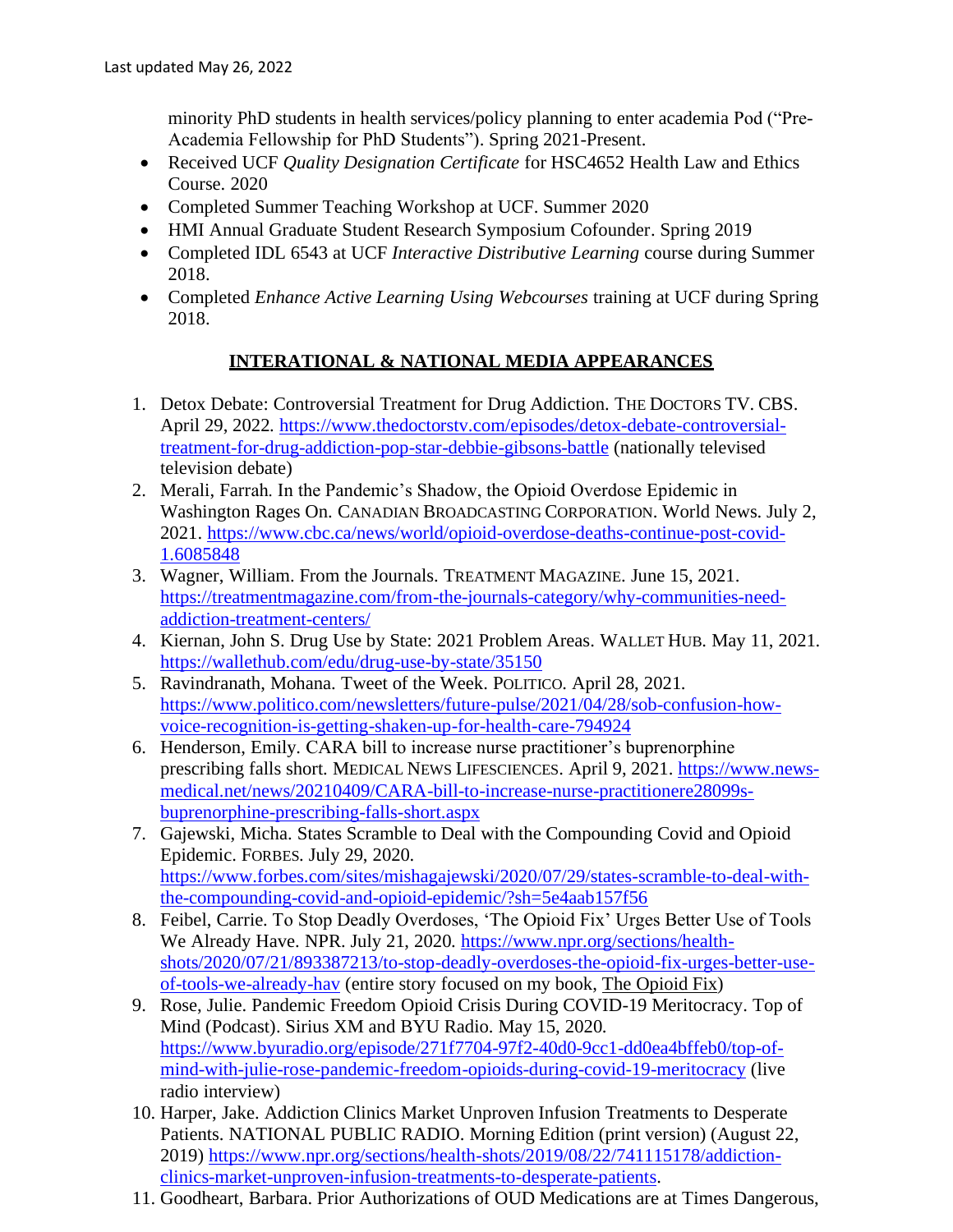and May Violate Federal Parity Laws; the Support Act Fails to Help. ADDICTION TREATMENT FORUM (April 7, 2019) (more than 1 million readers annually). <http://atforum.com/2019/04/oud-medications-support-act/>

- 12. Goodhart, Barbara. Medicare Part D Insurers are Making the Addiction Crisis Even Worse: It's Much Tougher Now to Prescribe Buprenorphine, Easier to Prescribe Opioids. ADDICTION TREATMENT FORUM (April 7, 2019) (more than 1 million readers annually). [http://atforum.com/2019/04/medicare-part-d-insurers-making-opioid](http://atforum.com/2019/04/medicare-part-d-insurers-making-opioid-crisis-worse/)[crisis-worse/](http://atforum.com/2019/04/medicare-part-d-insurers-making-opioid-crisis-worse/)
- 13. Harper, Jake. *Addiction Treatment Gap is a Driving Black Market for Suboxone*, NATIONAL PUBLIC RADIO. All Things Considered (October 5, 2018), https://www.npr.org/sections/health-shots/2018/10/05/653360644/addiction-treatmentgap-is-driving-a-black-market-for-suboxone
- 14. Harper, Jake. *Questions Raised About Study of Device to Ease Opioid Withdrawal*. NATIONAL PUBLIC RADIO. Morning Edition (May 2, 2018), [https://www.npr.org/sections/health-shots/2018/05/02/602908208/questions-raised-about](https://www.npr.org/sections/health-shots/2018/05/02/602908208/questions-raised-about-study-of-device-to-ease-opioid-withdrawal)[study-of-device-to-ease-opioid-withdrawal](https://www.npr.org/sections/health-shots/2018/05/02/602908208/questions-raised-about-study-of-device-to-ease-opioid-withdrawal)
- 15. Harper, Jake. *To Grow Market Share, A Drug Maker Pitches its Product to Judges*. NATIONAL PUBLIC RADIO. Morning Edition (August 3, 2017), [https://www.npr.org/sections/health-shots/2017/08/03/540029500/to-grow-market-share](https://www.npr.org/sections/health-shots/2017/08/03/540029500/to-grow-market-share-a-drugmaker-pitches-its-product-to-judges)[a-drugmaker-pitches-its-product-to-judges](https://www.npr.org/sections/health-shots/2017/08/03/540029500/to-grow-market-share-a-drugmaker-pitches-its-product-to-judges)
- 16. Harper, Jake. *A Drug Maker Tries to Cash in on the Opioid Epidemic, One State Law at a Time*, NATIONAL PUBLIC RADIO. All Things Considered (June 12, 2017), [http://www.npr.org/sections/health-shots/2017/06/12/523774660/a-drugmaker-tries-to](http://www.npr.org/sections/health-shots/2017/06/12/523774660/a-drugmaker-tries-to-cash-in-on-the-opioid-epidemic-one-state-law-at-a-time)[cash-in-on-](http://www.npr.org/sections/health-shots/2017/06/12/523774660/a-drugmaker-tries-to-cash-in-on-the-opioid-epidemic-one-state-law-at-a-time) [the-opioid-epidemic-one-state-law-at-a-time](http://www.npr.org/sections/health-shots/2017/06/12/523774660/a-drugmaker-tries-to-cash-in-on-the-opioid-epidemic-one-state-law-at-a-time)

## **STATE & LOCAL MEDIA APPEARANCES**

- 1. Hendrix, Danielle. UCF researchers to identify decision-making factors in courts regarding medications for opioid use disorder. UCF Today. March 16, 2022. [https://www.ucf.edu/news/ucf-researchers-to-identify-decision-making-factors-in-courts](https://www.ucf.edu/news/ucf-researchers-to-identify-decision-making-factors-in-courts-regarding-medications-for-opioid-use-disorder/)[regarding-medications-for-opioid-use-disorder/](https://www.ucf.edu/news/ucf-researchers-to-identify-decision-making-factors-in-courts-regarding-medications-for-opioid-use-disorder/)
- 2. Dunwoody, Dave. Florida to Get \$1.6B in Opioid Settlement. WWUF 88.1. September 10, 2021. [https://www.wuwf.org/florida-news/2021-09-10/florida-to-get-1-6b-in-opioid](https://www.wuwf.org/florida-news/2021-09-10/florida-to-get-1-6b-in-opioid-settlement)[settlement](https://www.wuwf.org/florida-news/2021-09-10/florida-to-get-1-6b-in-opioid-settlement) (NPR radio station)
- 3. Braun, Emily. Historic opioid settlement: Huge for Florida. SPECTRUM NEWS 13. August 27, 2021. [https://www.mynews13.com/fl/orlando/news/2021/08/18/historic-opioid](https://www.mynews13.com/fl/orlando/news/2021/08/18/historic-opioid-settlement---huge-for-florida-)[settlement---huge-for-florida-](https://www.mynews13.com/fl/orlando/news/2021/08/18/historic-opioid-settlement---huge-for-florida-) (TV interview)
- 4. Braun, Emily. Deadline passes for states to join historic \$26 billion opioid settlement. SPECTRUM NEWS 13. August 22, 2021. https://nystateofpolitics.com/state-of-politics/newyork/news/2021/08/21/settlement-fate-about-to-be-sealed (TV interview)
- 5. Jaehnig, Graham. Michigan's Opioid Epidemic Continues to Increase as Pandemic Drags On. THE DAILY MINING GAZETTE. May 14, 2021. [https://www.mininggazette.com/news/2021/05/michigans-opioid-epidemic-continues-to](https://www.mininggazette.com/news/2021/05/michigans-opioid-epidemic-continues-to-increase-as-pandemic-drags-on/)[increase-as-pandemic-drags-on/](https://www.mininggazette.com/news/2021/05/michigans-opioid-epidemic-continues-to-increase-as-pandemic-drags-on/)
- 6. Brownfield, Cathy Thomas. Opioid Overdosing Affected by COVID-19. THE REVIEW. August 1, 2020. [https://www.reviewonline.com/news/local-news/2020/08/opioid](https://www.reviewonline.com/news/local-news/2020/08/opioid-overdosing-affected-by-covid-19/)[overdosing-affected-by-covid-19/](https://www.reviewonline.com/news/local-news/2020/08/opioid-overdosing-affected-by-covid-19/)
- 7. Lisa Wexler. Turn Your Brain On. LISA WEXLER SHOW. May 13, 2020. Connecticut. <https://soundcloud.com/the-lisa-wexler-show/weds-51320-dr-basia-andraka-christou> (live radio interview)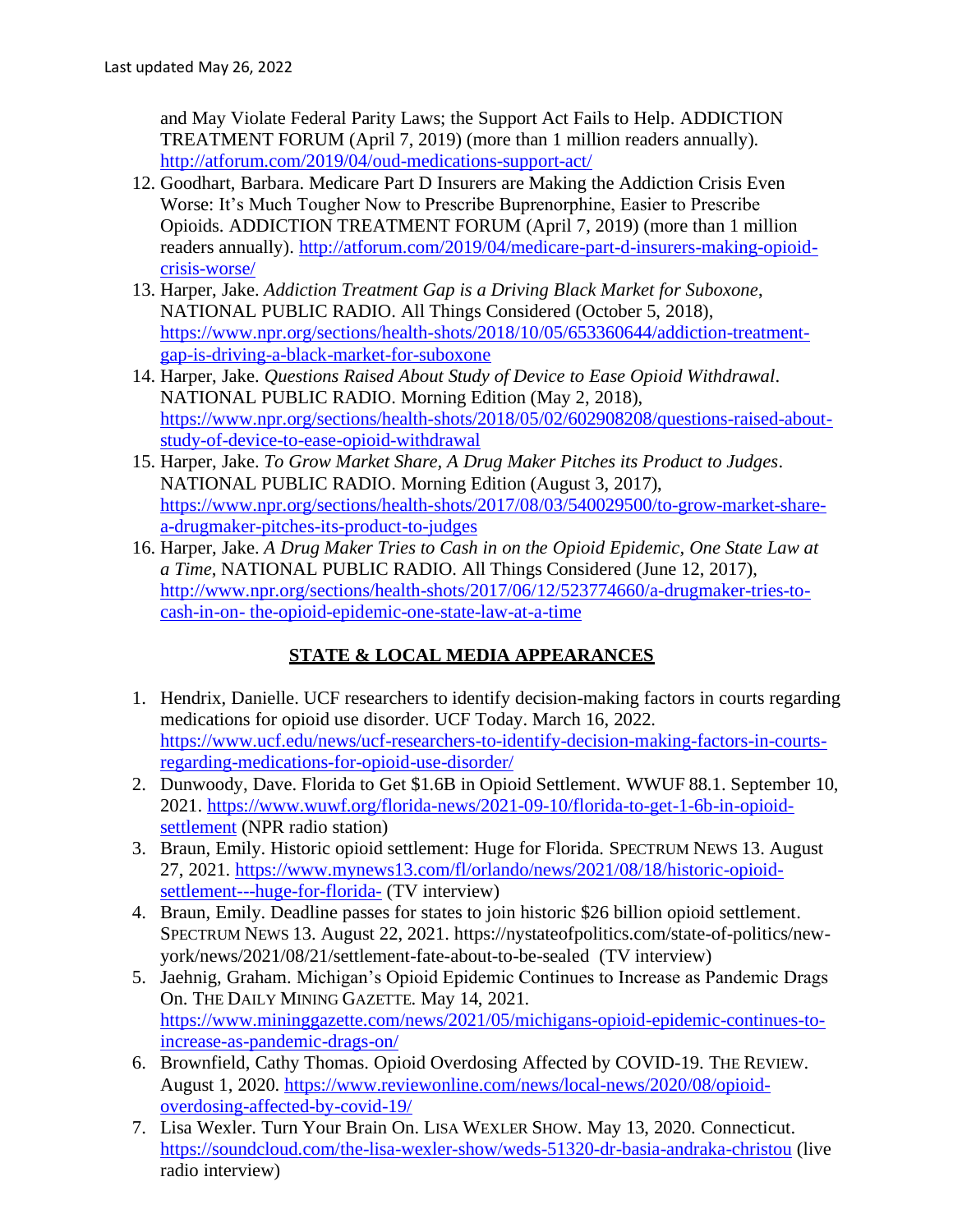- 8. McDede, Holly & Baba, Hana. April 27, 2020. KALW PUBLIC RADIO. San Francisco, CA. How the Coronavirus Crisis Could Impact the Opioid Pandemic. https://www.kalw.org/post/how-coronavirus-pandemic-could-impact-opioid-crisis#stream/0 (radio interview)
- 9. Editorial staff. Barriers to Addiction Treatment. March 4, 2020*. All Sides with Ann Fisher*. WOSU PUBLIC MEDIA (NPR Affiliate). https://radio.wosu.org/post/barriers-addictiontreatment#stream/0 (live radio interview)
- 10. Harper, Jake. Addiction Treatment. September 17, 2019. *All In.* WFYI (NPR Affiliate). Indianapolis, IN. https://www.wfyi.org/programs/all-in/radio/Addiction-Treatment (live radio interview) Why Some Lawmakers are Pushing to Bring Medication for Addiction to County Jails. March 31, 2019. All News KCBS Radio. San Francisco, CA. https://omny.fm/shows/kcbsam-on-demand/california-lawmaker-pushes-to-bringmedication-for (radio interview)
- 11. A Healthcare Course could soon be Required for Graduation. KNIGHT NEWS. February 23, 2019. http://knightnews.com/2019/02/a-health-care-course-could-soon-be-required-forgraduation/
- 12. McDede, Holly. East Bay Doctors Treat Heroin Users on the Street. EAST BAY EXPRESS. January 15, 2019. https://www.eastbayexpress.com/oakland/east-baydoctors-treat-heroin-users-on-the-street/Content?mode=print&oid=24352942
- 13. The Workaround: Street Treatment. *Side Effects Public Media*. WFYI. August 15, 2018. https://podcasts.sideeffectspublicmedia.org/workaround/638783107/ (podcast)
- 14. Harper, Jake. Alaska Plans to Spend Government Funds to Indiana-Made Addiction Treatment Device. SIDE EFFECTS PUBLIC MEDIA. July 19, 2018. http://www.sideeffectspublicmedia.org/post/alaska-plans-spend-government-fundsindiana-made-addiction-treatment-device
- 15. Strange, Deborah. Three health experts discussed the controversies of opioid treatments at a UF HealthStreet panel Monday. *GAINESVILLE SUN*. May 21, 2018. https://www.gainesville.com/news/20180521/experts-discuss-opioid-treatments
- 16. Saliby, Sophia. Federal Grant Delivers Increase in Funds to Treat Opioid Abuse. *INDIANA PUBLIC MEDIA*. September 15, 2017. http://indianapublicmedia.org/news/federal-grant-delivers-increase- funds-treatopioid-abuse-127552/
- 17. Associated Press. Indiana Gets Nearly \$11 Million to Combat Heroin, Opioid Abuse. *INDIANA PUBLIC MEDIA*. April 24, 2017. http://indianapublicmedia.org/news/indiana-11mcombat-heroin-opioid- abuse-118615/
- 18. Fentem, Sarah. Indiana Could Receive \$19M for Opioid Treatment through Cures Act. *INDIANA PUBLIC MEDIA/WBAA PUBLIC RADIO*. December 16, 2016. http://indianapublicmedia.org/news/unclear- state-spent-money-federal-opioid- abuse-bill-110812/ (radio broadcast and print story)
- 19. Fentem, Sarah. Far-Reaching Healthcare Bill Could Send Ripples through Indiana. *INDIANA PUBLIC MEDIA/WBAA PUBLIC RADIO*. December 2, 2016. http://indianapublicmedia.org/news/farreaching- healthcare-bill-send-ripples-indiana-110069/ (radio broadcast and print story)
- 20. Editorial Board. Awareness Key to Stemming Indiana's Opioid Crisis: Lives in the Balance. *THE JOURNAL GAZETTE*. November, 15, 2016. http://www.journalgazette.net/opinion/editorials/Lives-in-the- balance-16315827
- 21. Shawgo, Ron. Fight to get prescriptions for pain filled: Medical schools offering education. *THE JOURNAL GAZETTE*. November 13, 2016. http://www.journalgazette.net/news/local/in-depth/Fight-to- get-prescriptions-for- painfilled-16103960
- 22. Editorial Board. *INDIANA STATE MEDICAL ASSOCIATION eReport.* November 3, 2016.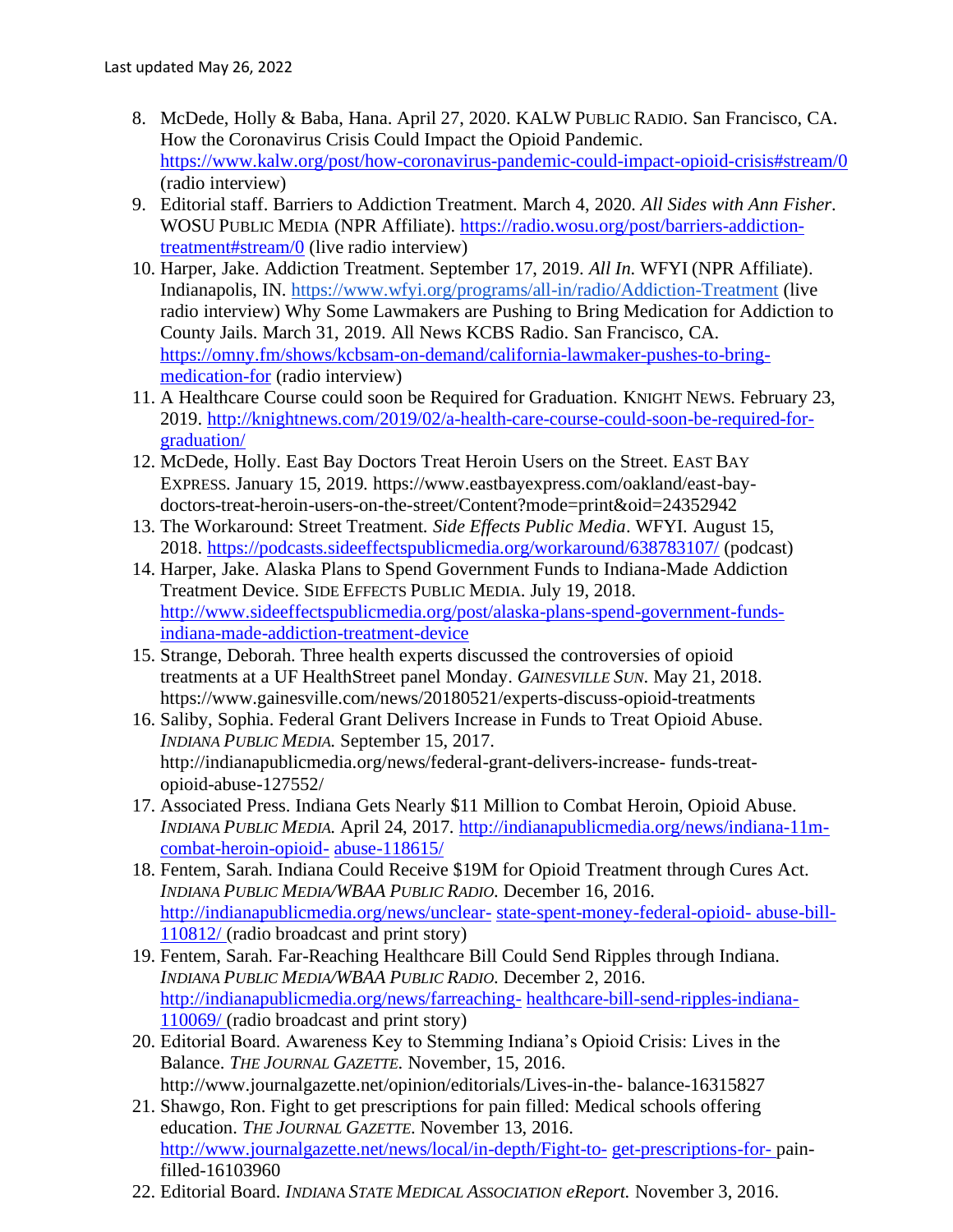(coverage of presentation to ISMA physicians)

- 23. Costello, B. Panel Discusses CARA Funding to Combat Opioid Abuse. *INDIANA PUBLIC MEDIA*. September 30, 2016. http://indianapublicmedia.org/news/tonight-live-paneldiscusses-cara- funding- combat- opioid- abuse-106264/ (live televised panel member.)
- 24. Jula, M. Untreated. *INDIANA DAILY STUDENT* (April 5, 2016), http://specials.idsnews.com/untreated/ (circulation 14,000)
- 25. Jula, M. Medication-Assisted Treatments Are Underused with Opioid Addictions, Speaker Says. *INDIANA DAILY STUDENT*. January 26, 2016. http://www.idsnews.com/article/2016/01/drug-treatments- for-opiate-are-addictionunderused (circulation 14,000) (coverage of oral presentation at Poynter Center)
- 26. Dave Stafford, *Lawmakers table easing access to gun permits for alcohol abusers*, *INDIANA LAWYER* (January 14, 2016), http://www.theindianalawyer.com/article/print?articleId=39236 (coverage of testimony to IN State Judiciary Committee)
- 27. Editorial Board. CLAAD Recommends Policies to Combat Prescription Drug Abuse. *WFHB RADIO*. June 8, 2015. (radio Interview)

# **PROFESSIONAL SERVICE**

## **SCHOOL OF GLOBAL HEALTH MANAGEMNT & INFORMATICS SERVICE**

- Health Services Research and Informatics PhD committee member. Fall 2018-Fall 2020
- Research Differential Committee member. Fall 2021-Spring 2022

## **CCIE SERVICE**

- Downtown Interdisciplinary Research Initiative Selection Committee. Fall 2019
- Downtown Interdisciplinary Research Initiative Selection Committee. Spring 2021
- Associated Dean of Research and Innovation Search Committee Spring. 2020

# **UNIVERSITY-LEVEL SERVICE**

- UCF HIPAA Collaborative Group. Spring 2018-Fall 2019
- UCF Student Academic Conduct Board. Spring 2018-present

# **COMMUNITY SERVICE**

- Career coach for *Health Policy Research Scholar* program at Johns Hopkins University (Spring 2022 – present)
- Board member –Rebel Recovery (state funded peer support and harm reduction nonprofit/syringe exchange program). Spring 2018-present. Fort Lauderdale, Florida.
- Advisory board member. Indiana Recovery Alliance (syringe exchange/harm reduction nonprofit). Summer 2016-Fall 2018. Bloomington, IN. https://www.bloomingtonvolunteernetwork.org/agency/detail/?agency\_id=82479
- Chair of public health & charities. *Polish American-Chamber of Commerce of the Eastern U.S*. Spring 2014-Spring 2019. Gainesville, Florida.
- Chair of treatment. Monroe C*ounty CARES-Local Coordinating Council of the Governor's Commission for a Drug Free Indiana*. Summer 2016-Winter 2017. Bloomington, IN
- Opioid Advisory Council. Jarod Stancombe campaign for Indiana State Representative. Spring 2018-Fall 2018. Bedford, Indiana.
- Testified as subject matter expert regarding SB 36. *Indiana State Senate Judiciary Committee*. January 13, 2016.